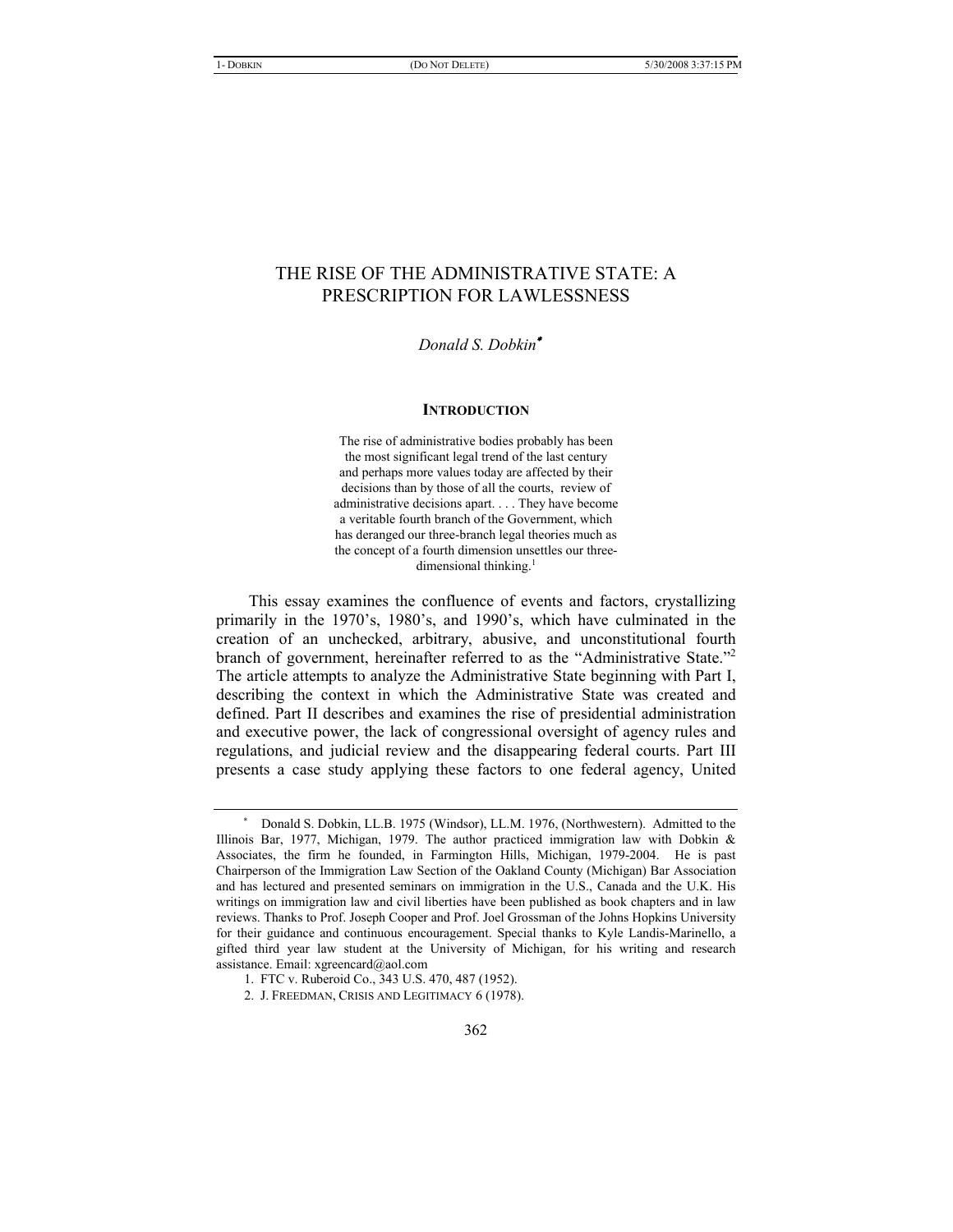States Citizenship and Immigration Services (USCIS, formerly the INS), in order to illustrate the current state of administrative lawlessness. Part IV discusses the failures that are an inherent part of the current Administrative State. Finally, Part V offers some prescriptions for remedying the current state of affairs.

# **PART I – THE CONTEXT**

Most of the real lawmaking in modern-day America occurs in bureaucracies. The Federal Register alone comprises some 70,000 pages annually. Any attempt at congressional oversight of these bureaucracies is impossible; the sheer size of Administrative State is as incomprehensible as it is unconstitutional. Scholars will tell you that we no longer live under the Constitution and its three branches of government. Rather, we live under the administrative law of an Administrative State, a de facto fourth branch of government. This fourth branch of government is one that James Madison in *The Federalist* would have deemed "the very essence of tyranny."3

The general public has not paid much attention to the rise of the administrative state because "the connection between politics and administration arouses remarkably little interest in the United States. The presidency is considered more glamorous, Congress more intriguing, elections more exciting, and interest groups more troublesome."<sup>4</sup>

The genesis of the problem rests with the U.S. Constitution itself, which provides little guidance regarding the line between making laws and executing them:

> When the Constitution assigned the legislative power to the Congress and the executive power to the president, it offered no abstract definition of either and demarked no precise boundary between them. Authorizing the government to do things is clearly legislative; doing them is plainly executive, but in between is a vast borderland: how the executive shall go about executing the law.<sup>5</sup>

The Constitution does not mention agencies at all. Professor Erwin Chemerinsky has noted that "in fact, in many ways [agencies] are in tension with basic constitutional principles."<sup>6</sup> Agencies can make rules that have the force of law and many scholars argue that this conflicts with the basic separation-of-powers notion "that Congress alone possesses the federal

<sup>3.</sup> A. M. Gulas, *The American Administrative State: The New Leviathan*, 28 DUQ. L. REV. 489, 490 (1990).

<sup>4.</sup> Hugh Heclo, *Issue Networks and the Executive Establishment*, *in* THE NEW AMERICAN POLITICAL SYSTEM, (Anthony King, ed., Amer. Enterprise Institute) (1978).

<sup>5.</sup> JAMES SUNDQUIST, THE DECLINE AND RESURGENCE OF CONGRESS 37 (1981).

<sup>6.</sup> ERWIN CHEMERINSKY, CONSTITUTIONAL LAW: PRINCIPLES AND POLICIES 319 (2d ed. 2002).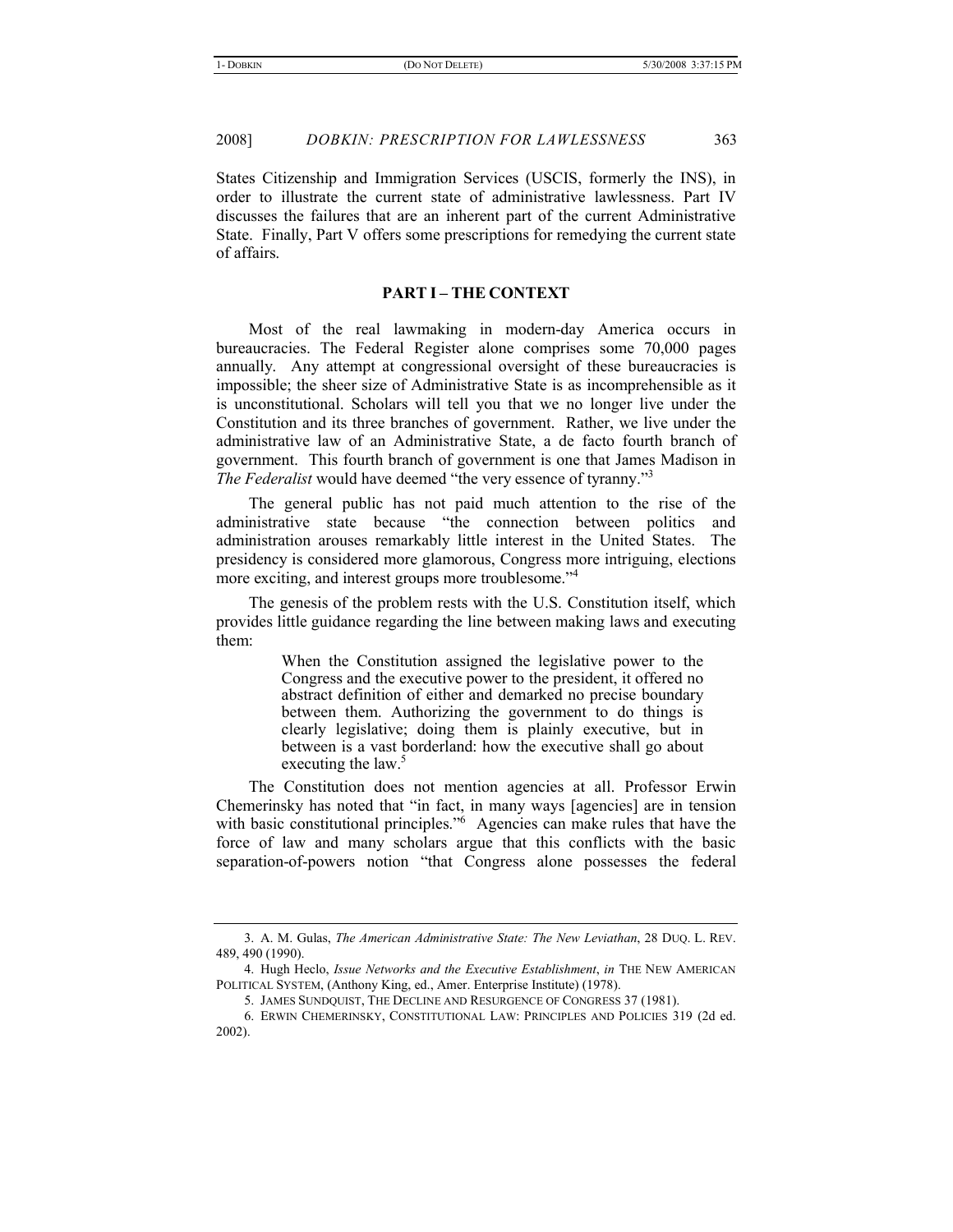legislative power."7

With no clear definition or direction from the Constitution as to the propriety of this transfer of power from Congress to the administrative branch, scholars have produced mountains of literature debating the constitutionality of this delegation. $8$  This argument is premised upon the non-delegation doctrine, enunciating "the principle that Congress may not delegate its legislative power to administrative agencies."9 Professor Kagan explains the argument in a nutshell as follows:

> Basic separation of powers doctrine maintains that Congress must authorize presidential exercises of essentially lawmaking functions. In directing agency officials as to the use of their delegated discretion, the President engages in such functions, but without the requisite congressional authority. Congress indeed has delegated discretionary power, but only to specified executive branch officials; by assuming responsibility for this power, the President thus exceeds the appropriate bounds of his office. This argument underlies the conventional, though never adjudicated, view that the President lacks directive authority over administrative officials.10

Professor Kagan's explanation can be reduced to a more basic form: Only Congress can enact a law. However, the responsibility for interpretation and implementation of that law is vested in the executive branch. Because of the president's increasing influence over the direction and control of agency actions, agencies often promulgate regulations and policies to be consistent with the president's agenda, which may not be consistent with the legislation enacted by Congress.

Individuals unhappy with an agency's rules and regulations may in some instances have the right to challenge the agency in federal court. However, because of judicial deference to administrative agency action, courts often decline to intervene and overrule the agency.<sup>11</sup> Thus, despite sound constitutional principles for maintaining Congress's legislative function, it often appears futile to challenge administrative actions for alleged violations of the non-delegation doctrine. At one time, the Supreme Court showed a willingness to strike down federal laws as invalid delegations of legislative power; however, the last time it did so was in 1935.12 The inevitable result of

<sup>7</sup>*. Id.*

<sup>8.</sup> LOUIS FISHER, CONSTITUTIONAL CONFLICTS BETWEEN CONGRESS AND THE PRESIDENT (4th ed. 1997).

<sup>9.</sup> Chemerinsky, *supra* note 6, at 319-20.

<sup>10.</sup> Elena Kagan, *Presidential Administration*, 114 HARV. L. REV. 2245, 2319-20 (2001).

<sup>11.</sup> Donald S. Dobkin, "The Diminishing Prospects for Legal Immigration: Clinton through Bush," 19 St. Thomas L. Rev. 329 (2006).

<sup>12</sup>*. See* Chemerinsky *supra* note 6, at 320 (citing Panama Refining Co. v. Ryan, 293 U.S. 388 (1935); Schecter Poultry Corp. v. United States, 295 U.S. 495 (1935)). The non-delegation doctrine was almost revived in recent years when the U.S. Court of Appeals for the D.C. Circuit found an impermissible delegation of legislative powers in the Clean Air Act's delegation to the EPA to promulgate certain air quality regulations. Amer. Trucking Ass'ns, Inc. v. EPA, 195 F.3d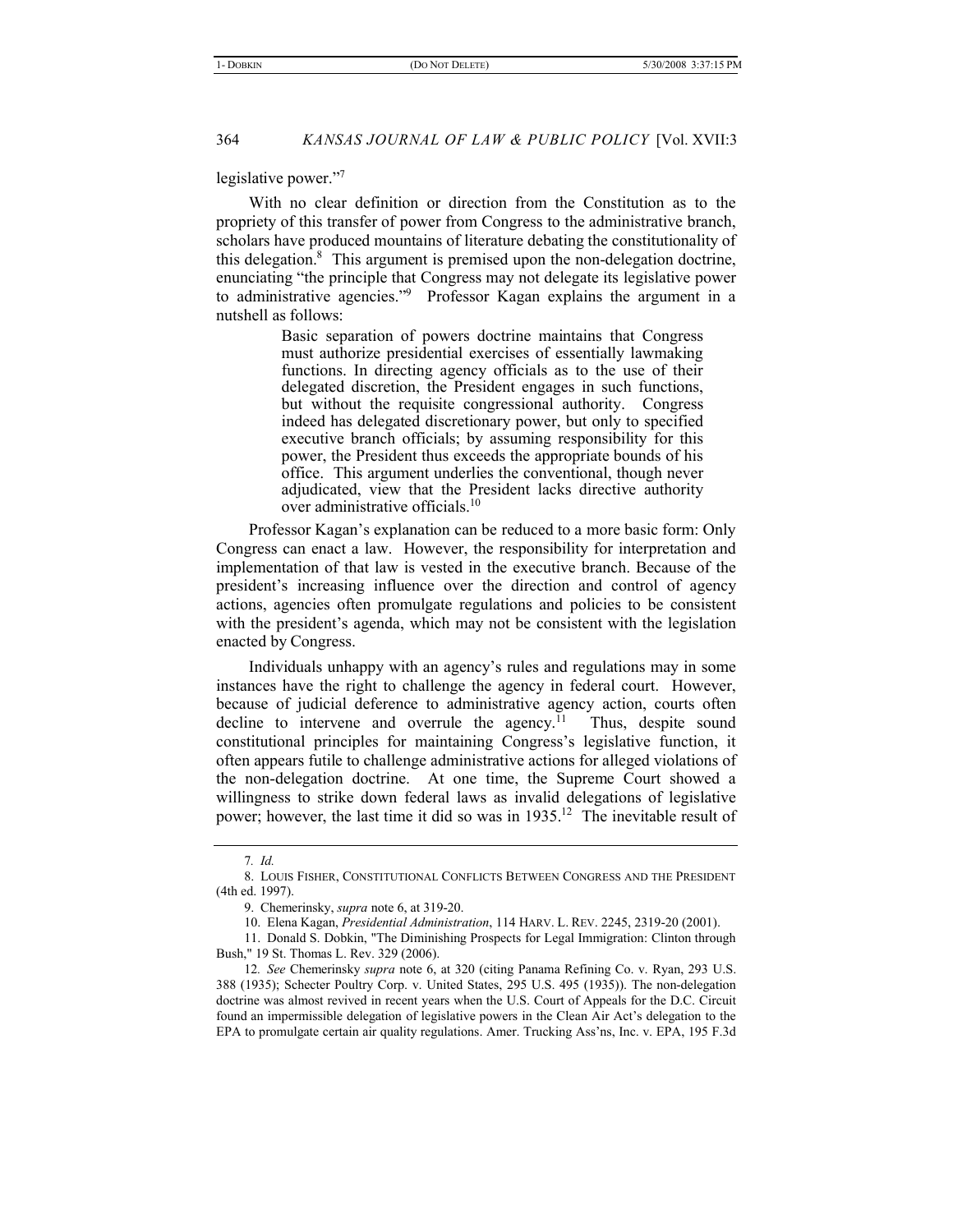the current state of affairs is that Congressionally-enacted laws are either ignored or so modified by the executive's stranglehold on administrative agencies that they often are implemented and enforced in ways that are contrary to the will of the Congress.<sup>13</sup> This administrative domination is only exacerbated when courts then abdicate their responsibility to provide effective judicial review to reinforce constitutional principles.

# **PART II(A) – THE RISE OF PRESIDENTIAL ADMINISTRATION AND EXECUTIVE POWER**

Professor Kagan has described the evolution of the administrative process as follows:

> At the dawn of the regulatory state, Congress controlled administrative action by legislating precisely and clearly; agencies, far from exercising any worrisome discretion, functioned as mere "transmission belts[s]" to carry out legislative directives. But as the Administrative State grew and then the New Deal emerged, Congress routinely resorted to broad delegations, giving substantial, unfettered discretion to agency officials. With this change came a justifying theory, which stressed the need for professional administrators, applying a neutral and impartial expertise, to set themselves the direction and terms of regulation. As the years passed, however, faith in the objectivity of these administrators eroded, and in consequence, an array of interest groups received enhanced opportunities to influence agency conduct.<sup>14</sup>

For many years, political scientists and other observers of government generally agreed that once Congress made these delegations, it had affirmatively chosen not to exercise any effective control over administrative policymaking. Adherents to this view pointed to the rarity of any visible use by Congress of its remaining levers of control—its ability it block statutory mandates, reverse administrative decisions, cut agency budgets, block presidential nominees, or even conduct serious oversight hearings.15

Presidential control over administrative agencies took a giant step forward in the Reagan administration through the expanded use of executive orders. Exec. Order No. 12,291, 46 Fed. Reg. 13193 (Feb. 17, 1981), issued during Reagan's first month in office, required executive agencies to submit to the Office of Management and Budget (OMB) for pre-publication any proposed

<sup>4, 7-8 (</sup>D.C. Cir. 1999). The Supreme Court granted certiorari and unanimously reversed on this point, holding that the Clean Air Act did not violate the non-delegation doctrine. Whitman v. Amer. Trucking Ass'ns, Inc., 531 U.S. 457, 474 (2001). Because the Clean Air Act contained "intelligible principles" to guide the agency, nothing more was needed to avoid violating the nondelegation doctrine. *Id.*

<sup>13</sup>*. Id.*

<sup>14.</sup> Kagan, *supra* note 10, at 2253.

<sup>15.</sup> LAWRENCE C. DODD & RICHARD L. SCHOTT, CONGRESS AND THE ADMINISTRATIVE STATE (1979); *see also infra* Part II(b).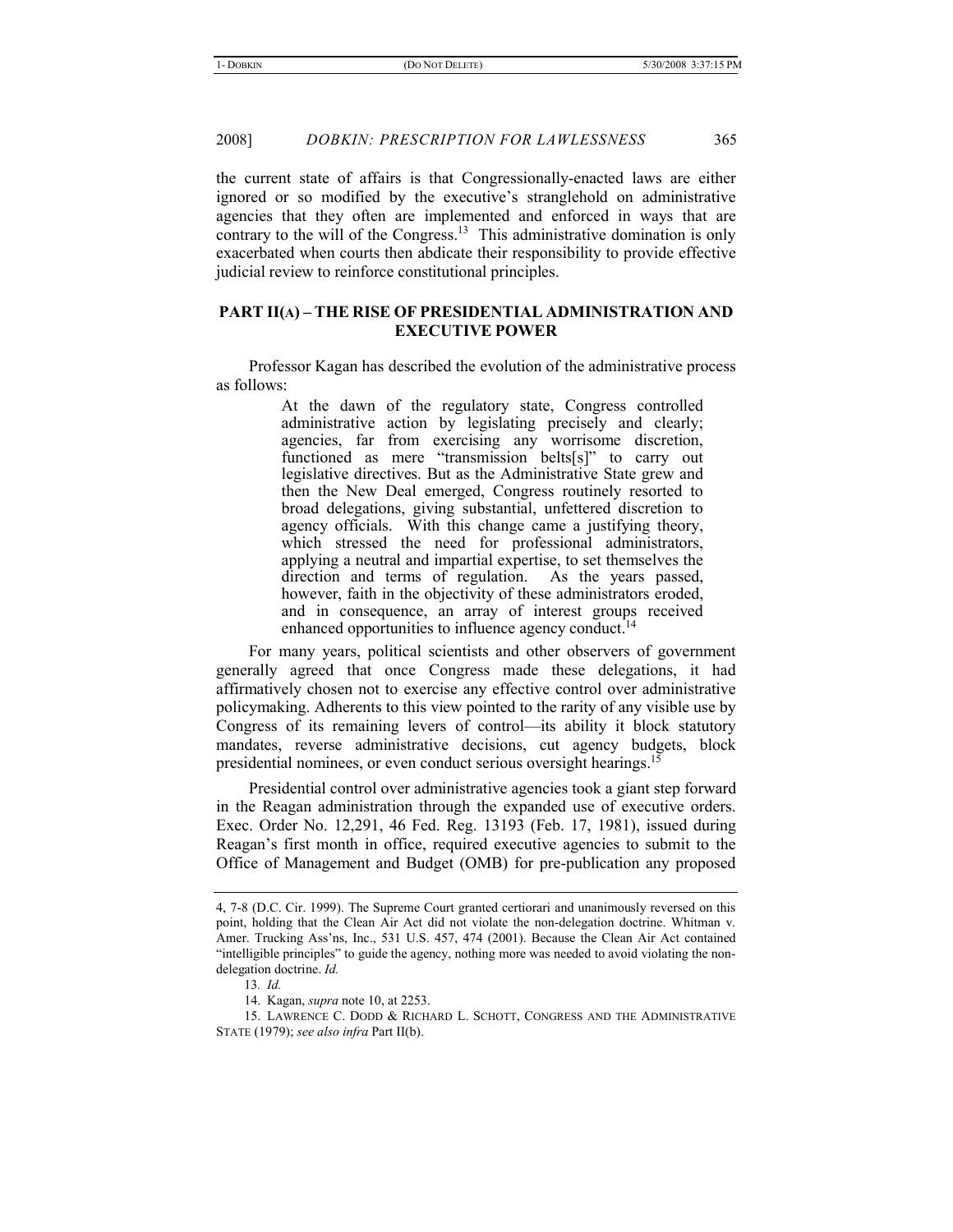major rule, accompanied by a "regulatory impact analysis" of the rule, including a cost-benefit comparison. This Order effectively transferred substantive control over rule making to the OMB and by extension, to the executive branch.<sup>16</sup>

Furthermore, the executive branch no longer even needs to wait for Congress to authorize the creation of an agency: "Using executive orders, department orders, and reorganization plans, presidents have unilaterally created a majority of the administrative agencies listed in the *United States Government Manual*."17 This is a large aberration from the traditional view whereby Congress vests discretion for agency decisions in an agency head, rather than in the President. As Professor Thomas Sargentich has noted, "[i]f Congress had wanted the President to have controlling authority, it could have so provided."<sup>18</sup> When the executive branch actively creates its own agencies, the President is all the more likely to have the ability to exercise controlling authority.

New initiatives introduced in the Clinton administration raised the ante substantially. Faced with a distinctly hostile and partisan Republican Congress, Clinton seized the opportunity to tighten his control over the agencies in order to accomplish by executive order what he could not achieve legislatively. The Administrative State expanded significantly during Clinton's eight years in office, forcing him the center of the regulatory landscape.19 Professor Sargentich has summarized Clinton's actions during these years as giving regulatory oversight "a new substantive turn."20 The changes included "formal directives to executive branch officials regarding the exercise of their statutory discretion."21

In this way, Clinton was able to perfect the art of "go-alone governing."22 For instance, when his 1993 health care initiative went nowhere, Clinton subsequently managed to "issue directives that established a patient's bill of rights for federal employees, reformed health care programs' appeals processes, and set new penalties for companies that denied health coverage to the poor, and people with pre-existing medical conditions."23 With the expanded use of executive orders, Clinton was able to achieve with a pen what

22. William J. Howell, *Unilateral Powers: A Brief Overview*, 35 PRESIDENTIAL STUD. Q. 417, 418 (2005) (citations omitted).

<sup>16.</sup> KENNETH MAYER, WITH THE STOKE OF A PEN: EXECUTIVE ORDERS AND PRESIDENTIAL POWER (2001).

<sup>17.</sup> WILLIAM J. HOWELL, POWER WITHOUT PERSUASION: THE POLITICS OF DIRECT PRESIDENTIAL ACTION (2003).

<sup>18.</sup> Thomas O. Sargentich, *The Emphasis on the Presidency in U.S. Public Law: An Essay Critiquing Presidential Administration*, 59 ADMIN. L. REV. 1, 10 (2007); *see also id.* at 24 ("On its face, a statutory delegation to an agency head indicates that the agency head is to be the decisionmaker.").

<sup>19.</sup> Kagan, *supra* note 10, at 2281.

<sup>20.</sup> Sargentich, *supra* note 16, at 14.

<sup>21.</sup> Kagan, *supra* note 10, at 2293.

<sup>23</sup>*. Id.*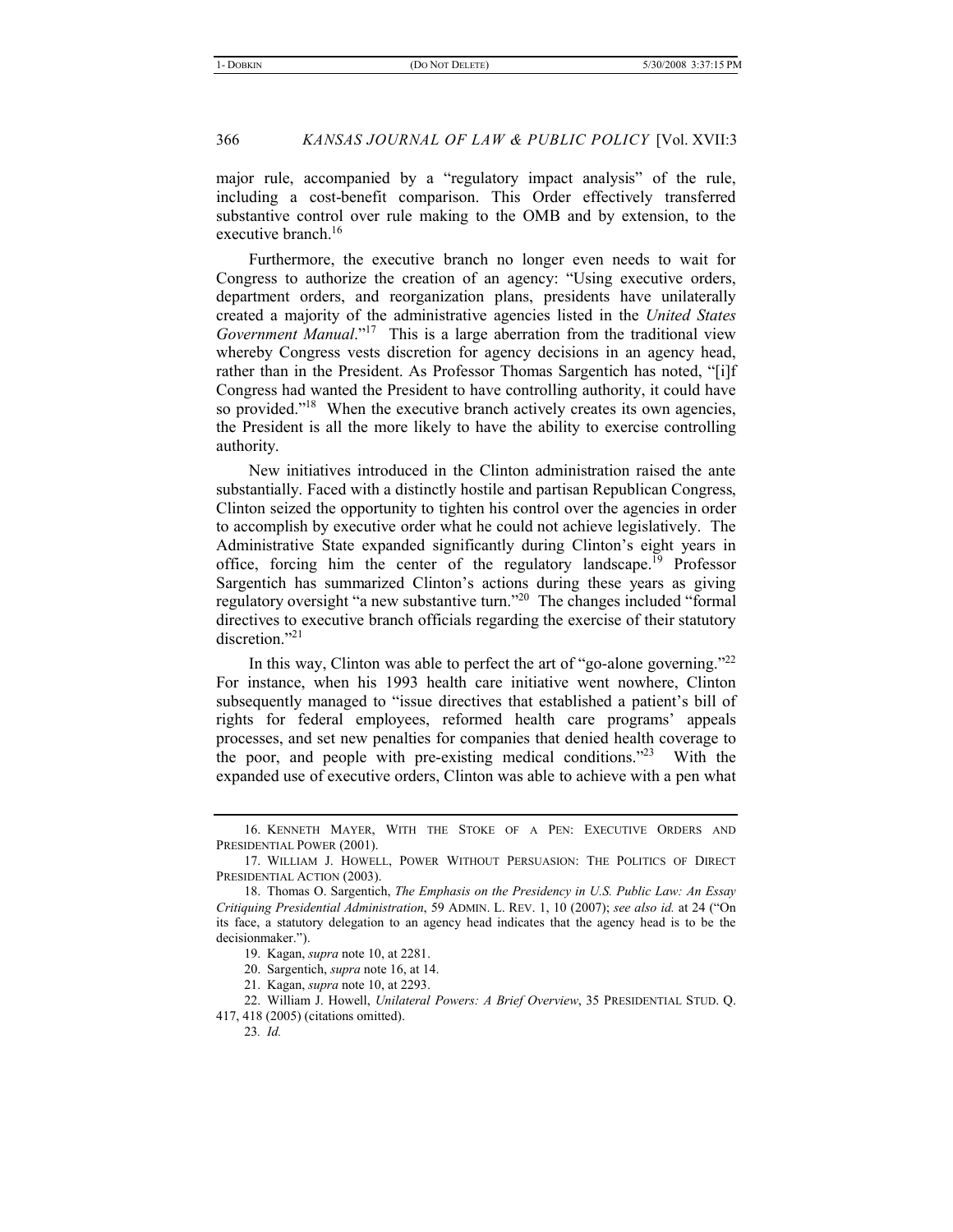he could not achieve on the Hill. Clinton's use of directives "effectively placed him in the position of a department head."<sup>24</sup> In this position, the President was able to pass wide-sweeping reforms.

Because an agency's actions often receive far less media attention than the actions of the President, the general public is often unaware of political decisions being made at the agency level. This lack of accountability in general makes it easier to pursue a political agenda at the agency level.<sup>25</sup> President George W. Bush has also used the inattention to agency action to pursue some of the more unpopular aspects of his political agenda to avoid direct accountability. For example, rather than openly challenging environmental protections, President Bush has used agencies to help him pursue his anti-environmental agenda to ensure the "systematic dismantling of various environmental regulations."26

The White House's tightening of control via executive orders had its origins in the alteration of the context of presidential leadership during the 1960's and 1970's:

> In an era of growing budget deficits, divided government, a more open political process, and a general loss of public faith in "big government," presidents beginning with Richard Nixon no longer saw unalloyed benefits in relying on "neutral" staff agencies. Instead, they sought greater political responsiveness. This meant relying more heavily on aides within the White House Office, and appointing political loyalists to exercise topdown control of the other Executive Office of the President (EOP) agencies.27

The attached Table 1 illustrates the magnitude of the EOP, which by 2004 had reached 1,731 staffers ranging from everything to Homeland Security Staff, OMB, CEA, and other agencies:

<sup>24.</sup> Thomas O. Sargentich, *supra* note 16 at 13 (citing Kagan, *supra* note 10, at 2306).

<sup>25</sup>*. Cf.* Robert R.M. Verchick, *Toward Normative Rules for Agency Interpretation: Defining Jurisdiction Under the Clean Water Act*, 55 ALA. L. REV. 845, 858 (2004) ("[Professor] Kagan acknowledges the possibility that a President might use his or her power to inappropriately cloud issues and avoid accountability, but she grossly underestimates the danger.").

<sup>26.</sup> Sargentich, *supra* note 16, at 34 n.147 (2007) (citing CHARLES TIEFER, VEERING RIGHT: HOW THE BUSH ADMINISTRATION SUBVERTS THE LAW FOR CONSERVATIVE CAUSES 121-23 (2004)); *see also* TIEFER, *supra*, at 104 ("After he rolled back President Clinton's popular legacy initiatives, [President Bush] mounted from November 2002 through 2004 an antienvironmental campaign, including secrecy aspects . . . .").

<sup>27.</sup> Matthew Dickinson, *The Executive Office of the President: The Paradox of Politicization*, *in* THE EXECUTIVE BRANCH 135,137 (Joel D. Aberbach & Mark A. Peterson eds., 2005).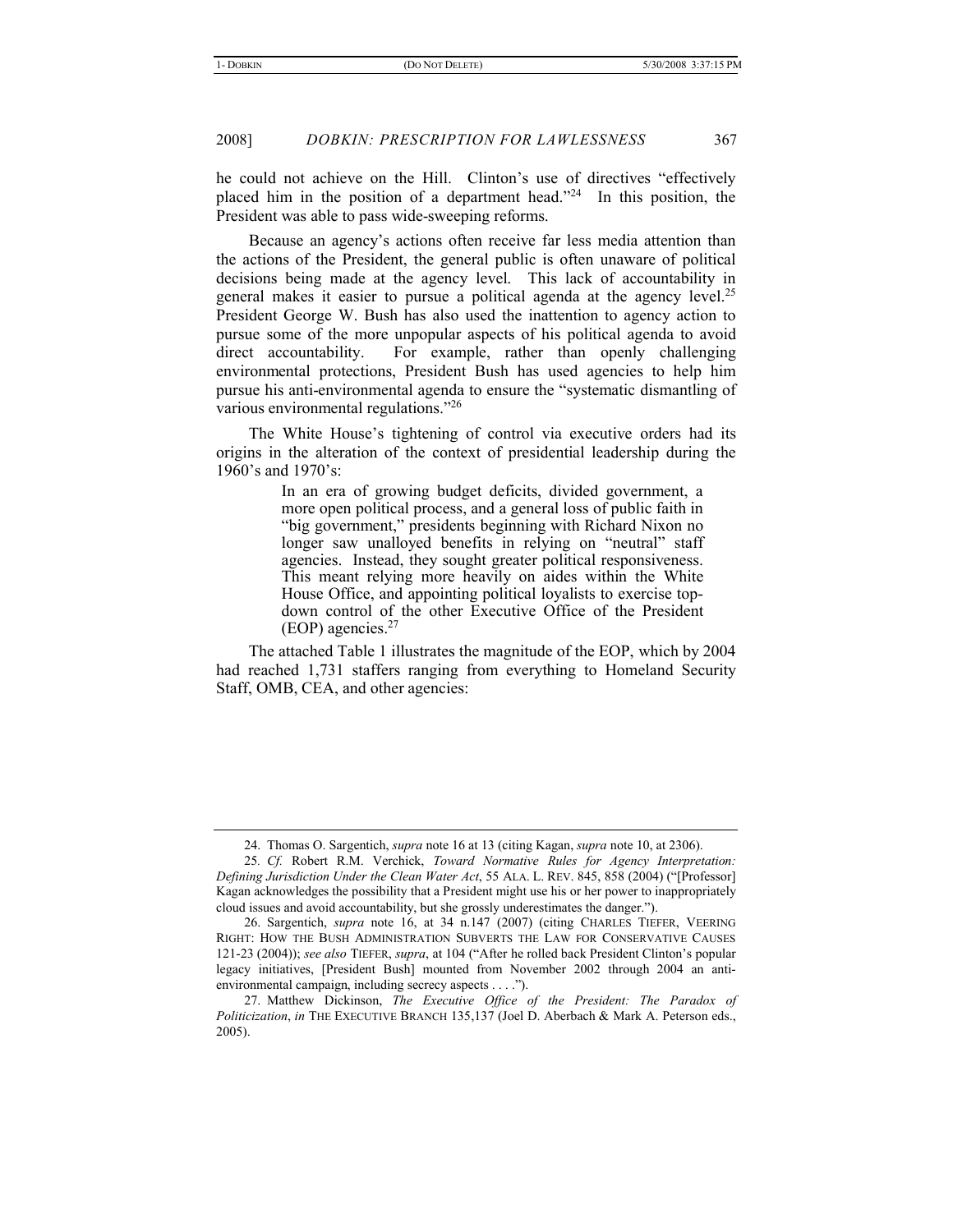# **TABLE 1: The Executive Office of the President**

| Agency                                               | <b>Employees</b> | Year Est. |
|------------------------------------------------------|------------------|-----------|
| White House Office                                   | 406              | 1939      |
| (Includes Homeland Security Staff)                   |                  | (2001)    |
|                                                      |                  |           |
| Office of the Vice President                         | 24               | 1972      |
|                                                      |                  |           |
| Office of Management and Budget                      | 521              | 1921      |
|                                                      |                  |           |
| Office of Administration                             | 212              | 1977      |
|                                                      |                  |           |
| Council of Economic Advisers                         | 28               | 1946      |
|                                                      |                  |           |
| Council on Environmental Quality                     | 22               | 1969      |
|                                                      |                  |           |
| Office of Policy Development                         | 32               | 1970      |
| (Includes National Economic Council)                 |                  | (1993)    |
| (Includes Domestic Council)                          |                  | (1993)    |
|                                                      |                  |           |
| Executive Residence at the White House               | 90               |           |
|                                                      |                  |           |
| National Security Council                            | 54               | 1947      |
|                                                      |                  |           |
| Office of National Drug Control Policy               | 102              | 1988      |
|                                                      |                  |           |
| Office of Science and Technology Policy              | 28               | 1976      |
|                                                      |                  |           |
| Office of the U.S. Trade Representative              | 212              | 1963      |
|                                                      |                  |           |
| <b>Total EOP Employment (as of May 2004)</b>         | 1,731            |           |
| SOURCE: Office of Personnel Management <sup>28</sup> |                  |           |

During this same time period, "presidents have increased the number of political appointees at the upper levels of the non-White House EOP agencies, and brought the agencies more tightly under White House staff control."<sup>29</sup> The appointment process has allowed presidents to use agencies as a means for major—and often unpopular—policy changes. For instance, President Reagan made "a series of fox-in-the-chicken-coop appointments to undermine public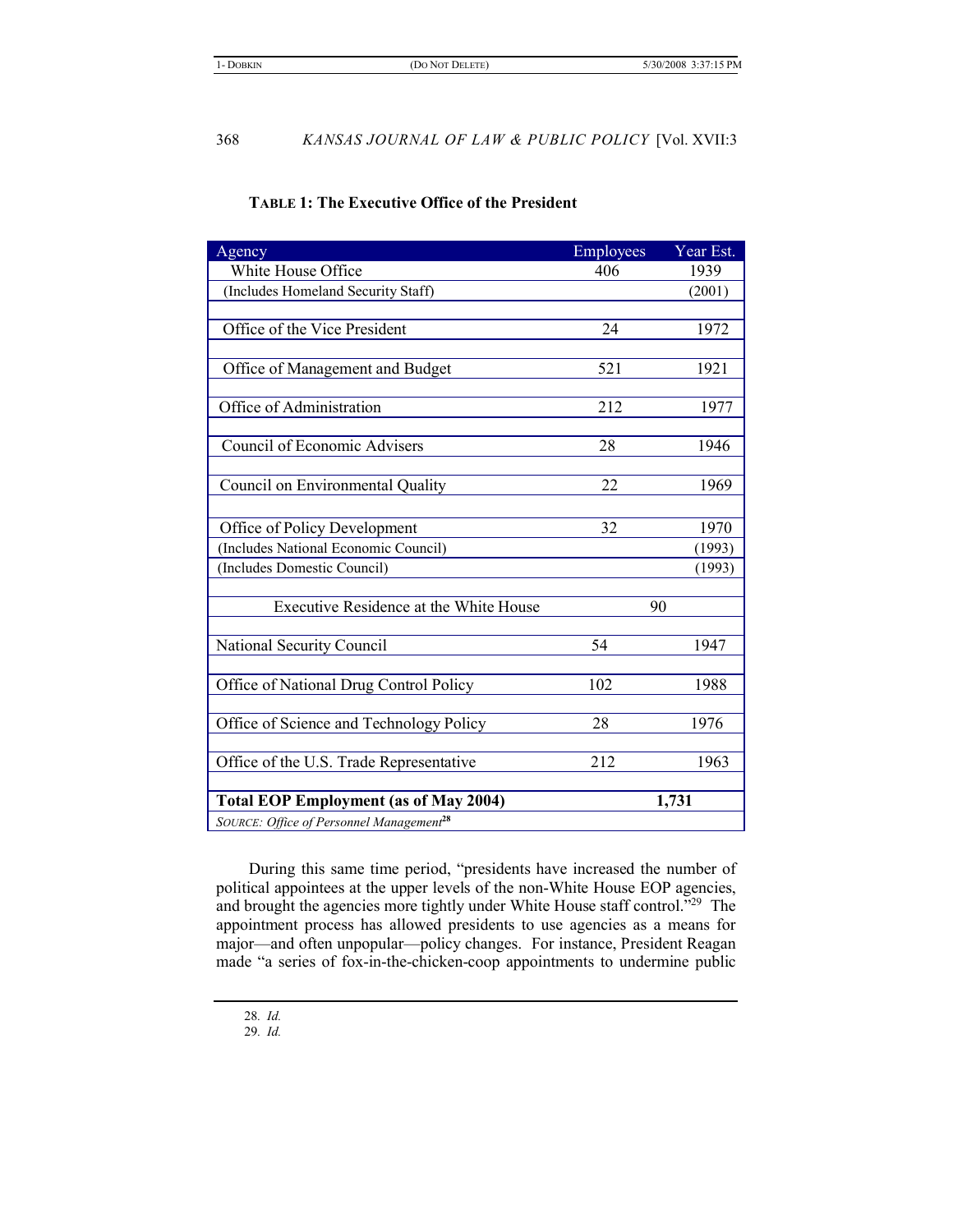interest regulation," notably of his infamous anti-environment interior secretary, James Watt.<sup>30</sup> Many commentators have noted that the current Bush Administration has made similar appointments. $31$  These types of appointments make it difficult for agencies to exhibit expertise and to execute the law in an impartial manner. As a result, we are left with "a more thoroughly politicized, White House-dominated EOP, but one that is short on institutional memory, administrative expertise, and organizational continuity."<sup>32</sup>

The rise in the presidentially-led Administrative States merely reflects the growing use—and creation—of unilateral powers by the President:

> To pursue a unilateral strategy, of course, presidents must be able to justify their actions on some blend of statutory, treaty or constitutional powers; and when they cannot, their only recourse is legislation. But given the ambiguity of Article II powers and the massive corpus of law that presidents can draw upon  $\dots$  the appeal of unilateral powers is readily apparent.<sup>33</sup>

Although some would argue that a unilateral executive branch is justified based on the majoritarian "mandate" produced by a presidential election, it is difficult to take this notion very seriously when "a President can be elected without obtaining a majority of the popular vote—as in the cases of President Clinton in 1992 and 1996 and President George W. Bush in 2000."34 Indeed, in the 2000 election, the winning candidate did not even garner a plurality of the popular vote.<sup>35</sup> Furthermore, presidential elections often center on issues like national security, which are far removed from the everyday decisions of administrative agencies.<sup>36</sup>

The situation is only likely to worsen. In the early days of President George W. Bush's administration, Professor Kagan predicted that President Bush would continue Clinton's "expansion of presidential administration."<sup>37</sup> Professor Sargentich has noted that this prediction has undoubtedly "come to pass," as exemplified by recent executive branch acts such as the OMB's farreaching and controversial Peer Review Bulletin, which guides agency decisions.38

## **PART II (B) – THE LACK OF CONGRESSIONAL OVERSIGHT**

Congress has vast powers to oversee the actions of federal agencies and the policies they implement:

<sup>30.</sup> Tiefer, *supra* note 24, at 106.

<sup>31</sup>*. E.g.*, James Gerstenzang, *Bush's Choice for Consumer Post Criticized*, L.A. TIMES, Mar. 2, 2007, at 21.

<sup>32.</sup> Tiefer, *supra* note 24, at 106 .

<sup>33.</sup> Howell, *supra note 20*, at 28.

<sup>34.</sup> Sargentich, *supra* note 16, at 28.

<sup>35</sup>*. See* Kagan, *supra* note 10, at 2334.

<sup>36.</sup> Sargentich, *supra* note 16, at 28*.*

<sup>37.</sup> Kagan*, supra* note 10, at 2319.

<sup>38.</sup> Sargentich, *supra* note 16, at 13 n. 48.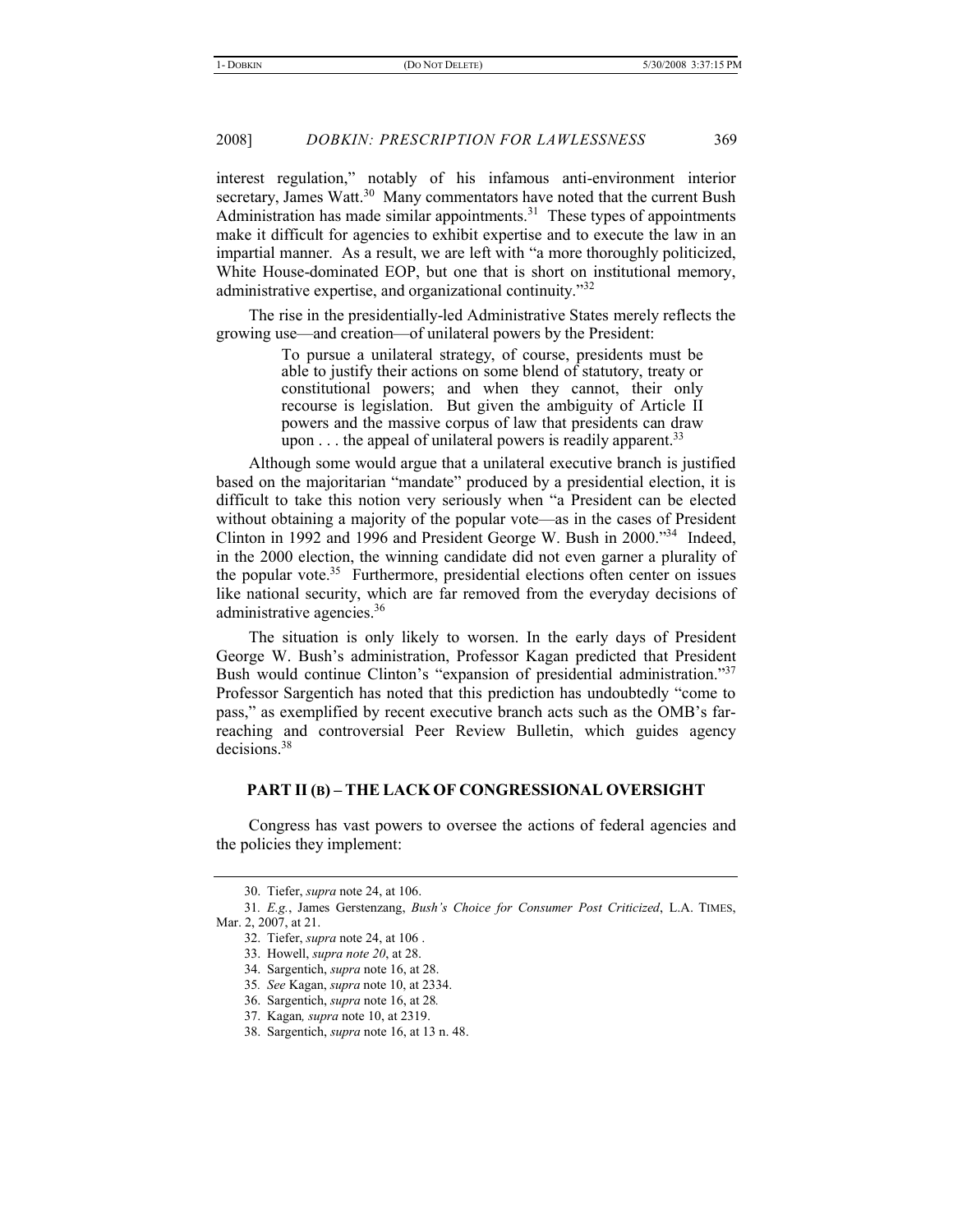Although the Constitution grants no formal, express authority to oversee or investigate the executive or program administration, oversight is implied in Congress's impressive array of enumerated powers. (Article 1, Sec. 8 and Article II, Secs. 2 and 4). . . . Reinforcing these powers is Congress' broad authority "to make all laws which shall be necessary and proper for carrying into execution the foregoing powers, and all other powers vested by the Constitution in the Government of the United States, or in any Department or Officer thereof."39

The standing committee system provides the most obvious means for exercising congressional oversight.<sup>40</sup> However, historically, oversight has occurred in many other contexts, including "authorization, appropriations, and legislative hearings by standing committees; specialized investigations by select committees; and reviews and studies by congressional support agencies and staff."41

The Necessary and Proper Clause has been interpreted to allow Congress "to enact laws that mandate oversight by its committees, grant relevant authority to itself and its support agencies, and impose specific obligations on the executive to report to or consult with Congress, and even seek its approval for specific actions."42 Several significant statutes also grant broad oversight mandates to Congress:

> The Legislative Reorganization Act of 1946 (P.L. 79-601), for the first time, explicitly called for "legislative oversight" in public law. It directed House and Senate standing committees "to exercise continuous watchfulness" over programs and agencies under their jurisdiction; authorized professional staff for them; and enhanced the powers of the Comptroller General, the head of Congress's investigative and audit arm, the General Accounting Office (GAO). The Legislative Reorganization Act of 1970 (P.L. 91-510) authorized each standing committee to "review and study, on a continuing basis, the application, administration and execution of laws" under its jurisdiction.<sup>43</sup>

Political science literature analyzing Congressional oversight takes a normative approach and largely concludes that effective congressional oversight is sorely lacking.44 However, recent literature contrarily argues that Congress does effectively influence agency decision making within a system of "congressional dominance." These studies have shown large statistical increases in formal methods of legislative oversight.<sup>45</sup> The power over

<sup>39.</sup> FREDERICK M. KAISER, CONGRESSIONAL OVERSIGHT 3 (Cong. Research Serv., CRS Report for Congress No. 97-936 GOV, Oct. 10, 1997), *available* at http://countingcalifornia. cdlib.org/crs/ascii/97-936.

<sup>40</sup>*. Id.* at 1*.*

<sup>41</sup>*. Id.*

<sup>42</sup>*. Id*. at 3.

<sup>43</sup>*. Id.*

<sup>44</sup>*. E.g.,* MARTIN SHAPIRO, WHO GUARDS THE GUARDIANS? (1988).

<sup>45.</sup> Kagan, *supra* note 10, at 2257 (citing JOEL D. ABERBACH, KEEPING A WATCHFUL EYE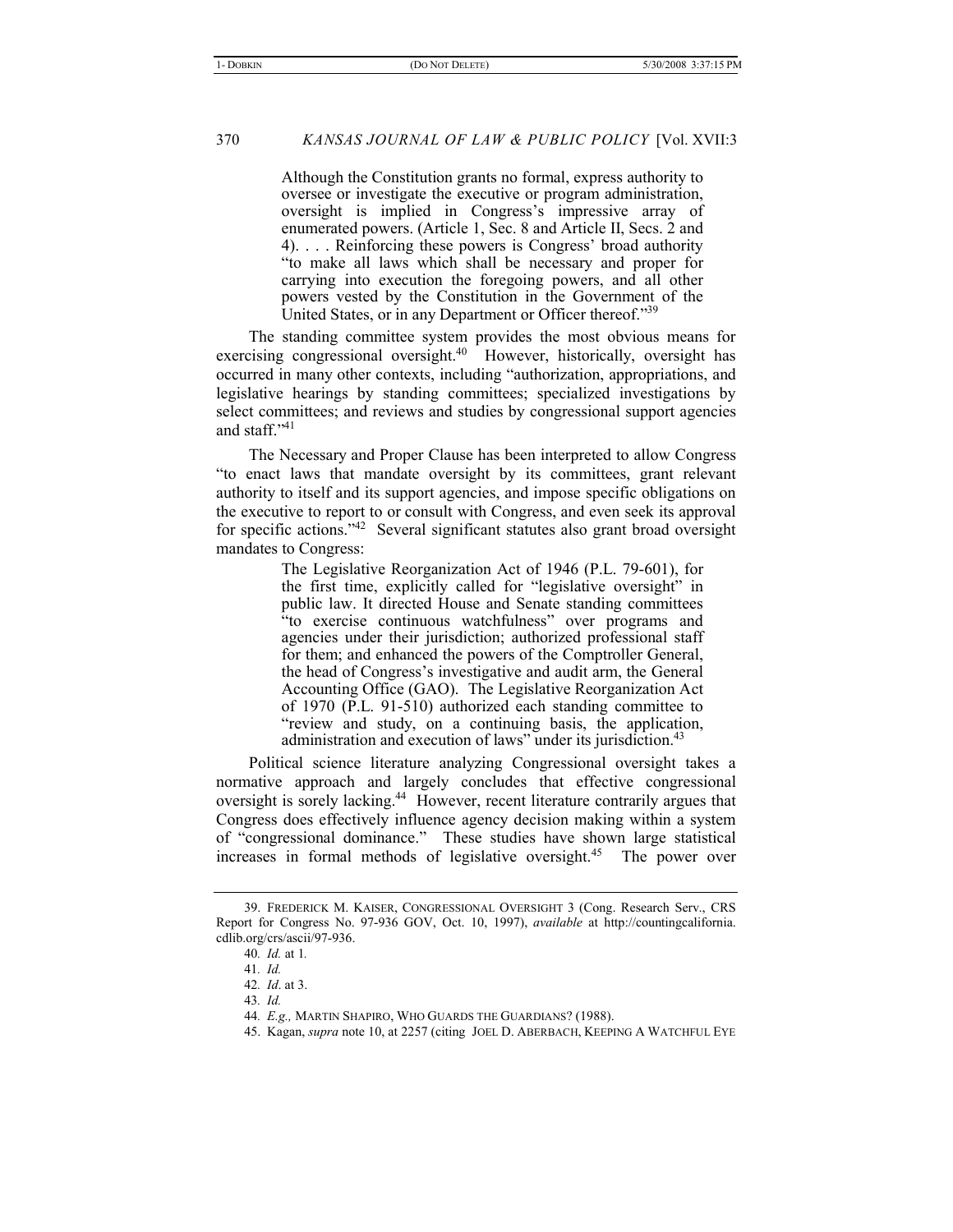appropriations is of particular importance because it theoretically allows Congress to punish agencies by constraining their funding.<sup>46</sup> The idea is that "an annual appropriations process puts a premium on agencies demonstrating that Congress gets what it pays for."47 If Congress is upset with an agency's actions, it has the power to bring enormous pressure to bear on that agency: "Potential sanctions for an agency's failure to fulfill statutory mandates include political embarrassment at congressional hearings, vulnerability to auditing and investigation, the threat of losing appropriations, and even elimination of the agency."48 Nevertheless, as a practical matter, these apparently vast powers are rarely ever used. Even the authors of the studies that claimed to find "congressional dominance" concede that they were unable to effectively assess the quality of such review.<sup>49</sup>

Literature analyzing congressional oversight utilizes a broad definition of oversight and includes budgetary, fiscal, regulatory review, and other powers. Too little, if any, attention has been focused on oversight of agency rules and regulations—an area where Congress seems to be unwilling to play any sort of significant role.

After the 1983 Supreme Court decision, *INS v. Chadha*,<sup>50</sup> it took Congress a decade or more to realize that something had to be done to check the unfettered power of administrative agencies over rulemaking and regulations. In *Chadha,* the Supreme Court's invalidation of the legislative veto technique seemed to provide the knockout blow to congressional clout over agency abuse. Prior to this ruling, "Congress placed legislative veto provisions in nearly 300 statutes, allowing one or both houses . . . to overturn, without the President's approval, an agency's exercise of delegated authority."51 This legislative veto had been successfully used to nullify many orders, including wrongfully-issued USCIS deportation orders.

In 1996, the Congressional Review Act  $(CRA)^{52}$  was enacted with a purpose "to set in place a mechanism to keep Congress informed about the rule making activities of federal agencies and to allow for expeditious

<sup>14, 34-37 (1990)).</sup>

<sup>46</sup>*. E.g.*, Curtis A. Bradley & Eric A. Posner, *Presidential Signing Statements and Executive Power*, 23 CONST. COMMENT. 307, 354 (2006) (noting that Congress' control over appropriations is one of several methods Congress can use "to punish agencies that interpret laws in a manner that diverges too far from Congress's intention").

<sup>47.</sup> Joan H. Krause, *A Patient-Centered Approach to Health Care Fraud Recovery*, 96 J. CRIM. L. & CRIMINOLOGY 579, 597 (2006).

<sup>48.</sup> J.R. DeShazo & Jody Freeman, *Public Agencies as Lobbyists*, 105 COLUM. L. REV. 2217, 2235-36 (2005).

<sup>49.</sup> Joel Aberbach, *What's Happened to the Watchful Eye*, 29 CONGRESS & PRESIDENCY 3, 14 (2002).

<sup>50. 462</sup> U.S. 919 (1983).

<sup>51.</sup> Kagan, *supra* note 10, at 2257.

<sup>52.</sup> Contract with America Advancement Act of 1996, Pub. L. No. 104-121, §251, 110 Stat. 847, 868-74 (1996).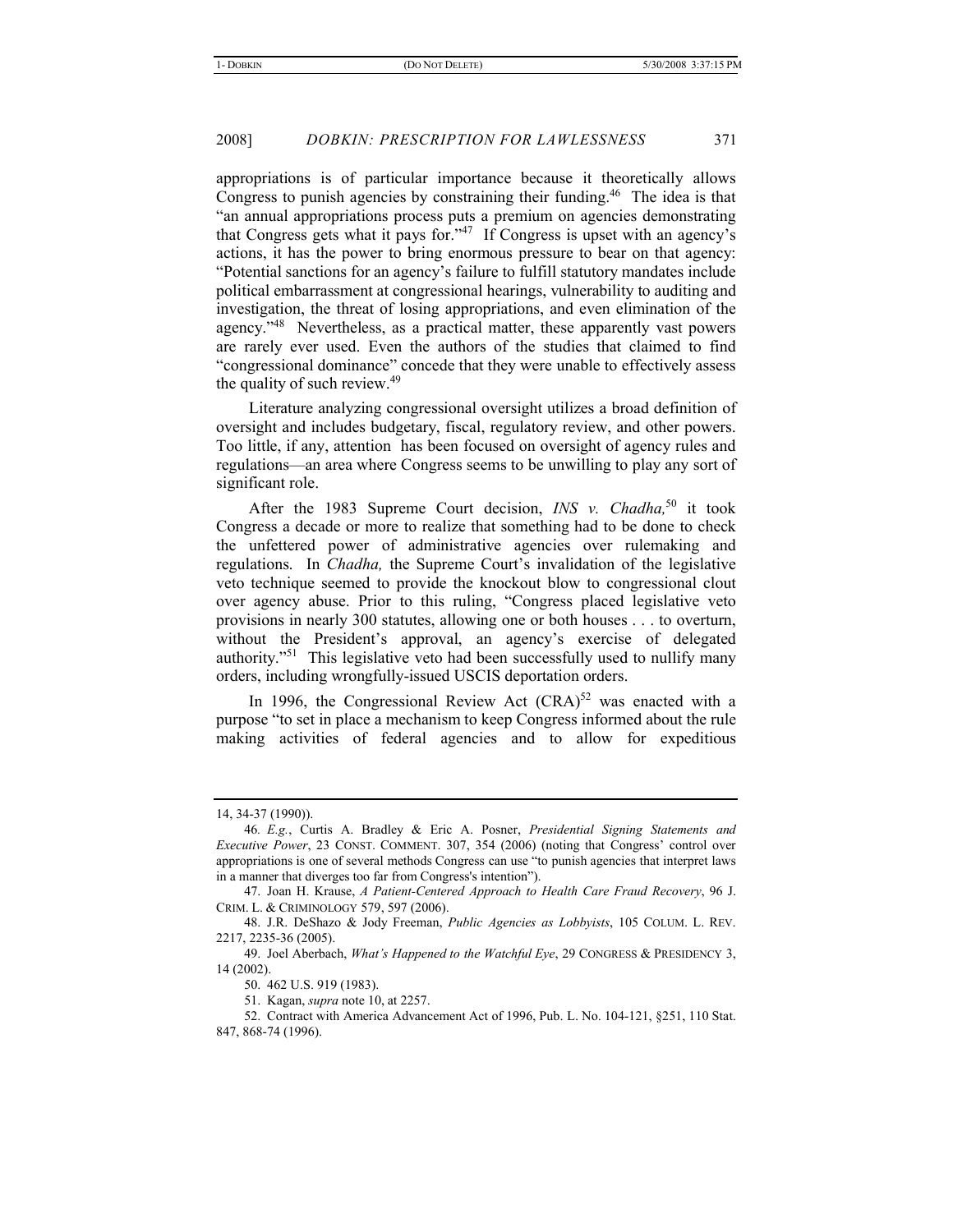congressional review, and possible nullification of particular rules."53 It soon became apparent that there were two major flaws in the CRA. First, there was no Congressional screening device capable of identifying particular rules in need of Congressional examination. Second, there was no expedited joint resolution procedure in the House to run concurrently and complimentary with Senate procedures.<sup>54</sup>

In the decade following the enactment of the CRA, "[a]lmost 42,000 rules were reported to Congress over that period, including 610 major rules, and only one, the Labor Department's ergonomics standard, was disapproved in March 2001."<sup>55</sup> Moreover, "[t]hirty-seven disapproval resolutions, directed at 28 rules, [were] introduced during that period, and only three, including the ergonomics rule, passed the Senate."56

# **PART II (C) – JUDICIAL REVIEW AND THE DISAPPEARING FEDERAL COURTS**

With the effectiveness of the CRA in serious question, we turn our attention to the courts and their intervention, or lack thereof, in the conduct and rule-making power of the agencies. In the decade after enactment of the CRA, federal appellate courts negated all or parts of sixty rules: a number, while significant in some respects is comparatively miniscule in relation to the number of rules (42,000) issued in the period.

Why have courts been so reluctant to intervene to check agency power? The modern cornerstone of the legal doctrine of judicial deference to administrative agencies was laid out in the 1984 Supreme Court decision of *Chevron, U.S.A. Inc. v. Natural Resources Defense Council*. <sup>57</sup> *Chevron* involved the interpretation of the words "stationary source" in the 1977 Amendments to the Clean Air Act.<sup>58</sup> Justice Stevens, delivering the opinion of the court, developed a two-step process for reviewing an agency's construction of a statute. The first step determines whether a statutory provision is ambiguous, and, if it is, the second step determines whether the agency's interpretation is reasonable and therefore deserving of what is now called "*Chevron* deference" by the courts:

> First, as always, is the question whether Congress has directly spoken to the precise question at issue. If the intent of the Congress is clear, that is the end of the matter; for the court, as well as the agency, must give effect to the unambiguously expressed intent of Congress. If, however, the court determines

<sup>53</sup>*. Congressional Review Act: Hearing Before the Subcomm. on Commercial and Admin.*  Law of the H. Comm. On the Judiciary, 109<sup>th</sup> Cong. (2006) (Statement of Morton Rosenberg, Specialist in American Public Law, Cong. Research Serv.), 2006 WL 833617.

<sup>54</sup>*. Id.*

<sup>55</sup>*. Id.*

<sup>56</sup>*. Id.*

<sup>57. 467</sup> U.S. 837 (1984).

<sup>58</sup>*. Id.*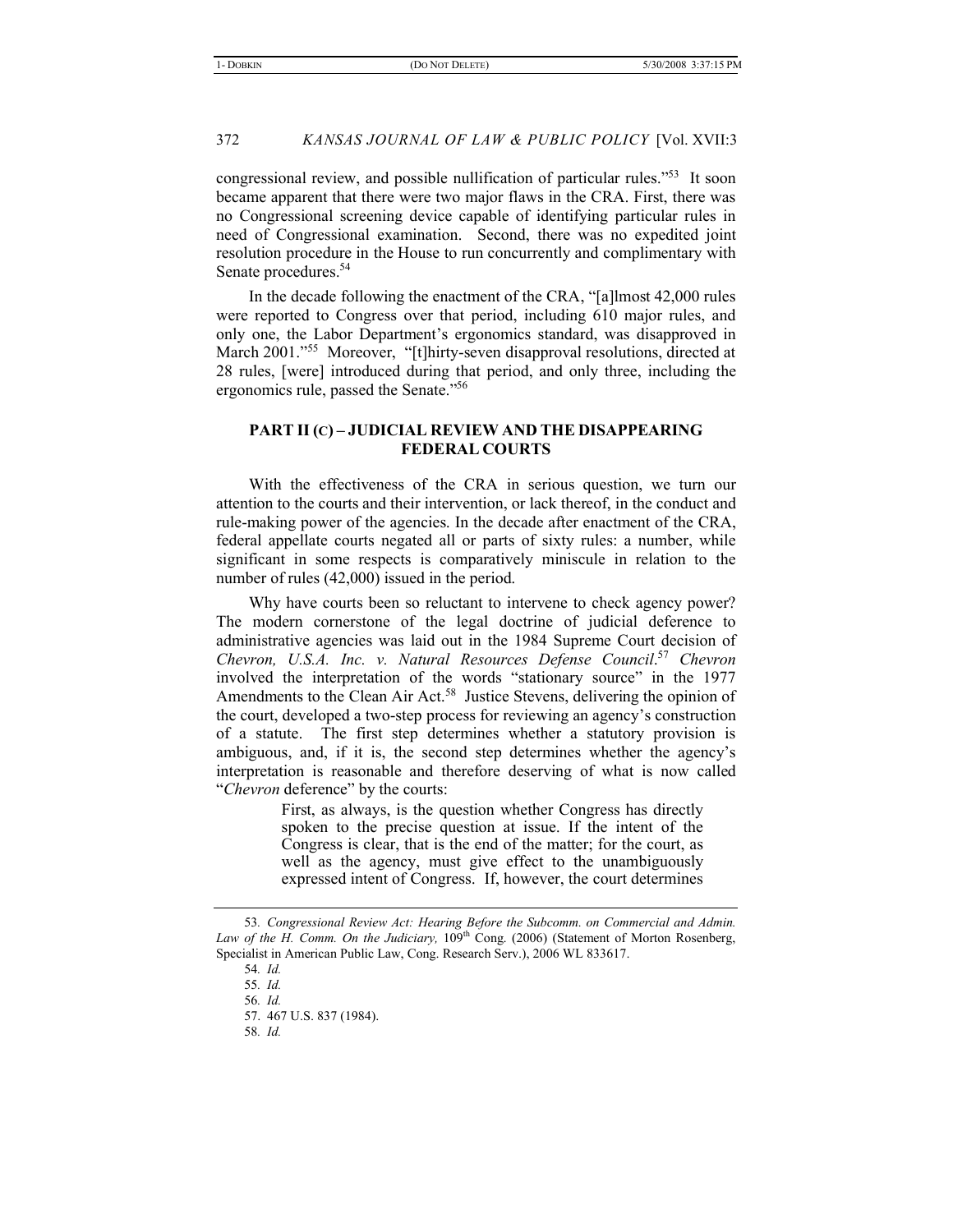Congress has not directly addressed the precise question at issue, the court does not simply impose its own construction of the statute, as would be necessary in the absence of an administrative interpretation. Rather, if the statute is silent or ambiguous with respect to the specific issue, the question for the court is whether the agency's answer is based on a permissible construction on the statute. $59$ 

The court further clarified the scope of administrative agency power:

The power of an administrative agency to administer a congressionally created . . . program necessarily requires the formulation of policy and the making of rules to fill any gap left, implicitly or explicitly, by Congress. . . . Congress has explicitly left a gap for the agency to fill, there is an express delegation of authority to the agency to elucidate a specific provision of the statute by regulation. Such legislative regulations are given controlling weight unless they are arbitrary, capricious, or manifestly contrary to the statute. $60$ 

In establishing the two-part *Chevron* doctrine, the Court revolutionized administrative law. Although the first step of the *Chevron* analysis allows courts to retain their full powers to interpret the clear language of statutory directives, the second step defers to a reasonable agency interpretation. Some authors have suggested that if *Chevron's* basic holding is: 'ambiguous statutory provisions should be interpreted by agencies rather than the courts,' then *Chevron* may be seen as a "kind of counter-*Marbury* for the Administrative State."<sup>61</sup> To be sure, the principles of judicial deference to agency interpretations laid out by the Supreme Court in *Chevron* caused profound disruption balance among Congress's law-making powers, an executive agency's rule-making powers, and the judicial branch's interpretive powers.62 The importance of *Chevron* in judicial review of administrative agencies cannot be understated:

> In a remarkably short period, *Chevron* has become one of the most cited cases on all of American law. As of December 2001, *Chevron* has been cited in federal courts over 7000 times—far more than *Brown v. Board of Education*, *Roe v. Wade*, and *Marbury v. Madison*. In terms of sheer citations, *Chevron* may well qualify as the most influential case in the history of American public law.63

To date, an agency's decision has not been invalidated by the Supreme Court under step two of *Chevron* (though several Courts of Appeal have done

<sup>59</sup>*. Id.* 842-44.

<sup>60</sup>*. Id.* (citing Morton v. Ruiz, 415 U.S. 199, 231 (1974)).

<sup>61.</sup> STEPHEN G. BREYER ET AL., ADMINISTRATIVE LAW AND REGULATORY POLICY 290 (5th ed. 2002).

<sup>62</sup>*. See generally* Jonathan T. Molot, *Ambivalence About Formalism*, 93 VA. L. REV. 1, 4 (2007) ("[A]dministrative law at its core is concerned with the tension between judicial power and democracy.")

<sup>63.</sup> BREYER ET AL., *supra* note 59 at 289-90.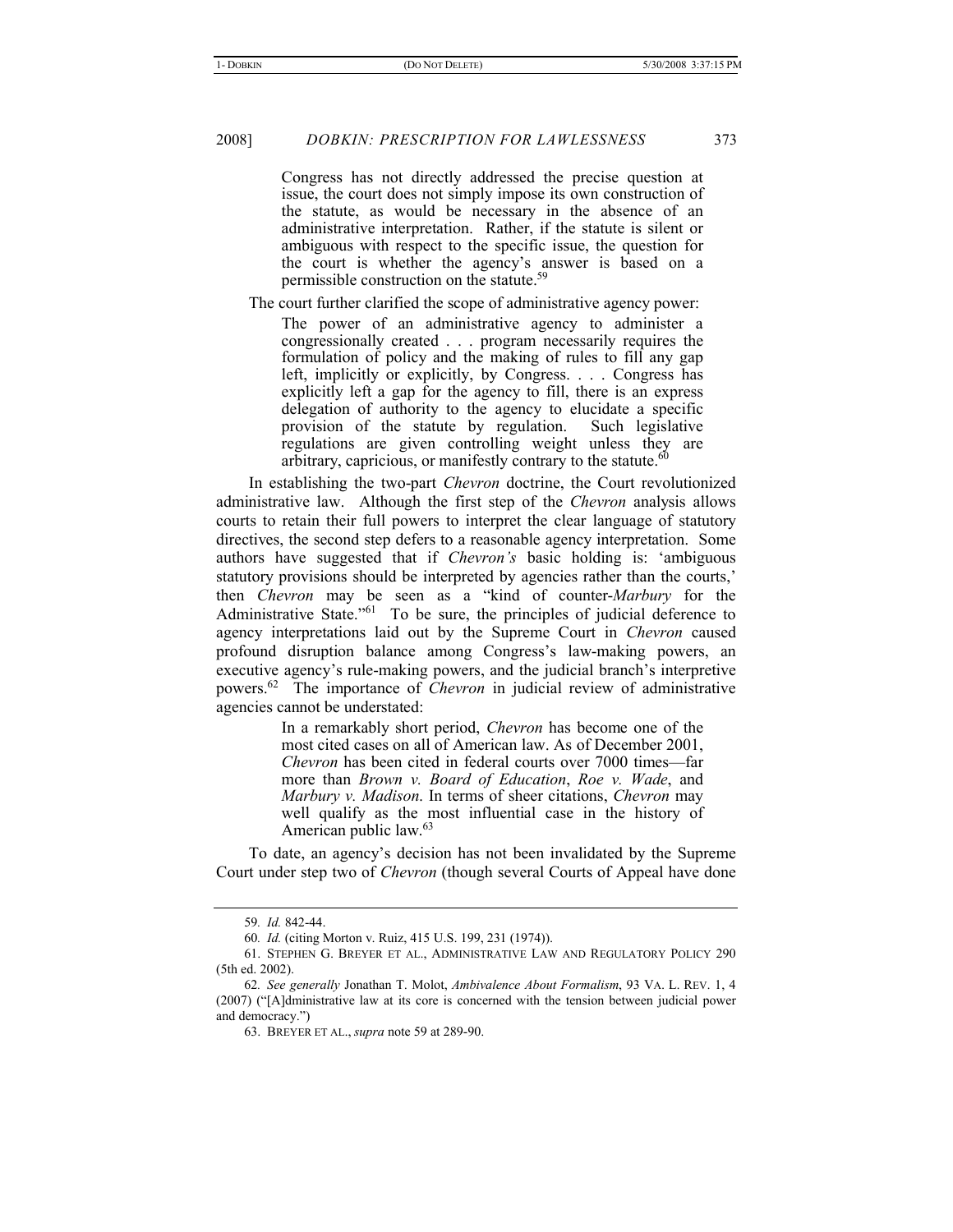so).<sup>64</sup> As a result, agencies are left with enormous latitude in how they interpret ambiguous statutory provisions. It is an understatement to say that the courts have not been proactive in reviewing and negating agency regulations and rule-making authority.65 *Chevron* simply demonstrates the federal judiciary's indifference to filling their docket with review of agency rules and regulations. What is worse, the Supreme Court's record in this regard has been characterized by some as an abdication of judicial responsibility.<sup>66</sup>

Without a doubt, under the Court's guidance, agencies like USCIS have little fear in construing statutes and issuing regulations. Generally, agencies can establish binding rules through adjudication, rather than through a formal notice-and-comments or informal rulemaking processes.<sup>67</sup> In the first case following the enactment of the Administrative Procedures Act (APA), the Supreme Court in *NLRB v. Wyman-Gordon Co.*<sup>68</sup> held that agencies could formulate rules either through adjudication or formal rule-making channels and that the ultimate choice between the two lies in the agency's discretion.<sup>69</sup> Despite the agency's choice between adjudication and formal rule-making, the Supreme Court has generally stressed the importance of consistency in administrative agency adjudications. In *Allentown v*. *Mack Sales & Service, Inc. v. NLRB*, the Court held that an agency must utilize "reasoned decisionmaking and consistency in adjudication."70

Within the immigration arena, the Supreme Court most recently addressed the scope of agency rule-making power in *INS v. Yang*. <sup>71</sup> The central issue in *Yang* was whether a sudden change in USCIS (INS) policy of disregarding entry fraud in determining eligibility for waivers of deportation was permissible. The Court stated:

> Though the agency's discretion is unfettered at the outset, if it announces and follows—by rule or by settled course of adjudication—a general policy by which its exercise of

<sup>64</sup>*. Id*. Although the Supreme Court has so far been unwilling to hold that an agency's interpretation is unreasonable (a holding that would likely upset the executive branch and lead to charges of judicial activism), the Court sometimes finds a way to reach the same result under a more aggressive application of step one of the *Chevron* analysis. *See* Molot, *supra* note 60 (citing FDA v. Brown & Williamson Tobacco Corp., 529 U.S. 120 (2000); MCI Telecomms. Corp. v. AT&T Co., 512 U.S. 218, 227-29 (1994)) ("[C]ourts sometimes have applied *Chevron* quite aggressively. . . . Where a court works hard to find statutory clarity at *Chevron* Step I, it ends up not only substituting its judgment for that of the relevant agency, but also fixing statutory meaning for all time and enhancing its power vis-à-vis future courts and future political administrations.").

<sup>65.</sup> Donald S. Dobkin, *The Diminishing Prospects for Legal Immigration: Clinton through Bush*, 19 ST. THOMAS L. REV. 329, 340 (2007).

<sup>66</sup>*. Id.*

<sup>67. 394</sup> U.S. 759, 781 (1969).

<sup>68. 5</sup> U.S.C. 554, (2000).

<sup>69</sup>*. See* NLRB, 394 U.S. at 781.

<sup>70.</sup> Allentown Mack Sales & Serv., Inc**.** v. NLRB, 522 U.S. 359,374 (1998).

<sup>71.</sup> INS v. Yueh-Shaio Yang, 519 U.S. 26, 30 (1997).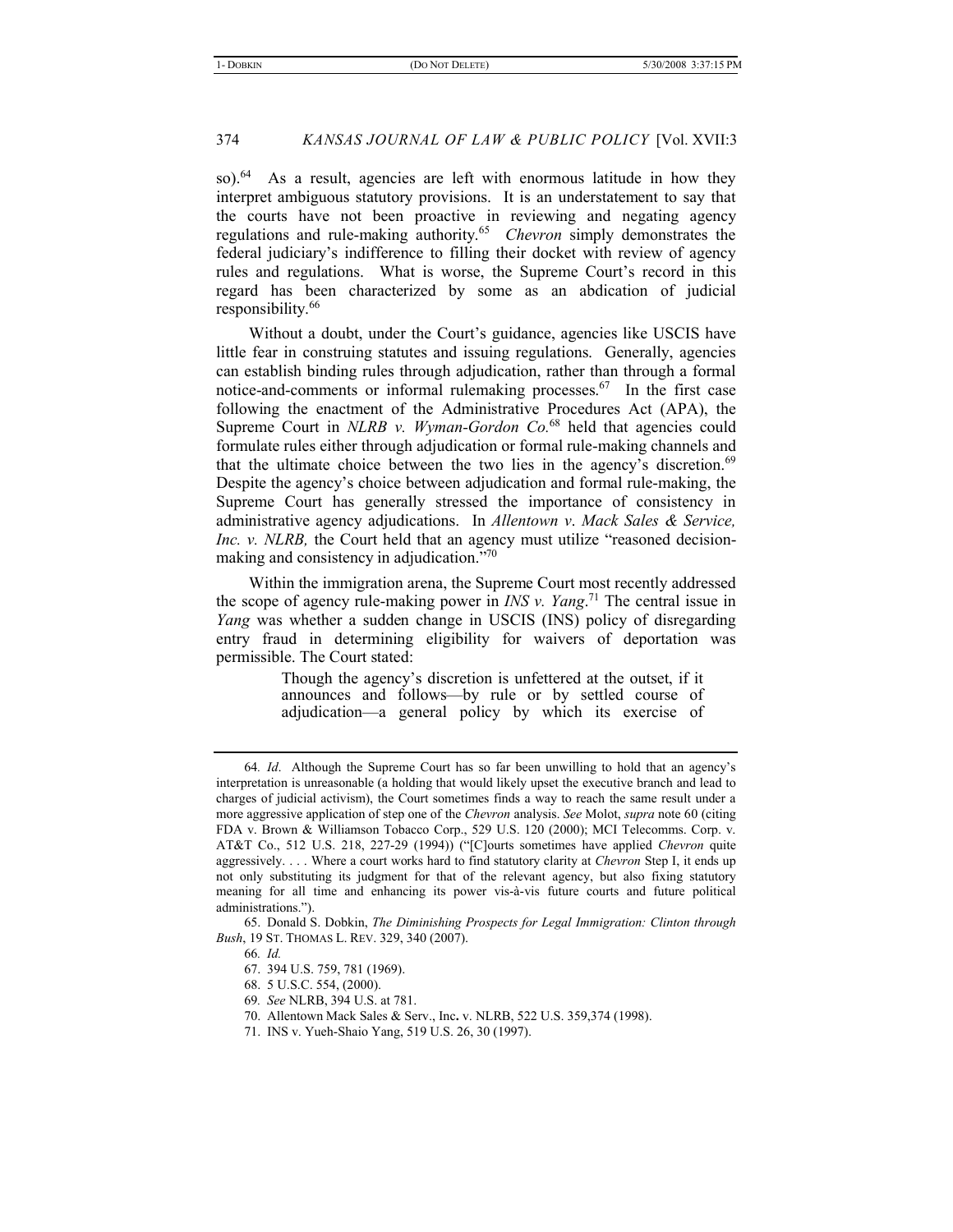discretion will be governed, an irrational departure from that policy (as opposed to an avowed alteration of it) could constitute action that must be overturned as "arbitrary, capricious, [or] an abuse of discretion" within the meaning of the Administrative Procedure Act, 5 U.S.C. S. 706(2)(A).<sup>72</sup>

Despite paying considerable lip service to the principle that a sudden change in agency practice could be arbitrary if not properly explained or justified, Justice Scalia, noted that "the INS has not, however, disregarded its general policy here; it has merely taken a narrow view of what constitutes 'entry fraud' under that policy"<sup>73</sup> and the net result was the reversal of the Ninth Circuit's decision that held in favor of Yang.<sup>74</sup>

In the 2001 decision, *United States v. Mead Corp.*, 75 the Supreme Court issued its first major decision since *Chevron* that pertained to judicial deference and administrative agencies. *Mead* appeared to alter *Chevron* by imposing a threshold barrier to agencies seeking a *Chevron* defense. Rather than automatically deferring to the agency when statutory ambiguities exist, agencies seeking to implement a particular statutory provision now qualify for *Chevron* deference only "when it appears that Congress delegated authority to the agency generally to make rules carrying the force of law, and [where] the agency interpretation claiming deference was promulgated in the exercise of that authority."76

While some authors have heralded *Mead* as a major development in administrative law jurisprudence and a setback to unbridled agency power (even proclaiming it as a reversal of the global presumption of judicial deference established by *Chevron*) 77 its impact has yet to be felt in the immigration arena. Federal courts have largely ignored *Mead* in their review of immigration cases, maintaining their "business as usual" posture.<sup>78</sup> Of the few

<sup>72</sup>*. Id*., at 32.

<sup>73</sup>*. Id.*

<sup>74</sup>*. Id.*

<sup>75.</sup> United States v. Mead Corp., 533 U.S. 218 (2001).

<sup>76</sup>*. Id.* at 226-27.

<sup>77.</sup> Adrian Vermeule, *Mead in the Trenches*, 71 GEO. WASH. L. REV. 347, 352 (2003).

<sup>78</sup>*. See, e.g.*, David S. Rubenstein, *Putting the Immigration Rule of Lenity in Its Proper Place: A Tool of Last Resort After* Chevron, 59 ADMIN. L. REV. 479, 480 (2007) ("The Supreme Court has historically deferred to the political branches' policy decisions in immigration matters."). *But see* Brian G. Slocum, *Courts vs. the Political Branches: Immigration "Reform" and the Battle for the Future of Immigration Law*, 5 GEORGETOWN J.L. & PUB. POL'Y 509, 511- 12 (2007) ("While it is partially accurate, the standard theory of extreme judicial deference to the political branches in immigration matters is typically overstated. The standard account fails to recognize the judiciary's increasing inclination to promote its own version of desirable public values in limited, but extremely important, areas of immigration law. In contrast to the values promoted by Congress and the executive branch through their reforms, the judiciary has, through various methods, pursued a more pro-immigrant set of values. The judiciary's decisions have, for the most part, been made through the (often aggressive) application of mainstream principles of law and statutory interpretation . . . ."). Although Professor Slocum makes a forceful argument that the judicial branch has played a surprisingly active role in immigration cases, he still recognizes that "there is no right to judicial review in many important immigration cases." *Id.* at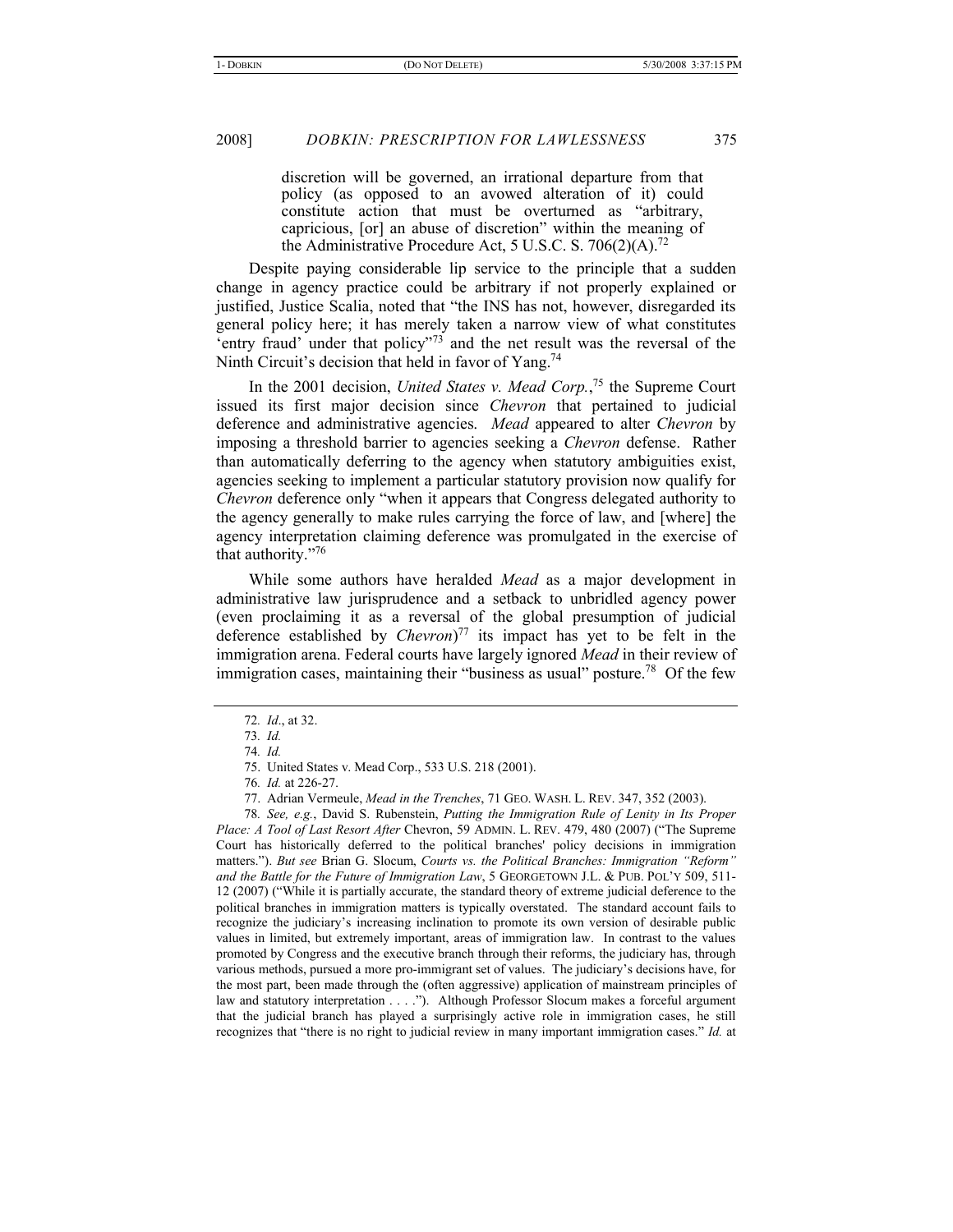circuits that have cited *Mead* while reviewing immigration cases, only one court has decided to withhold deference based in part on *Mead*. 79

#### **PART III – A CASE STUDY: USCIS**

The Immigration Act of 1990  $(INA)^{80}$  contained a novel and breakthrough provision, which allowed aliens of exceptional ability to receive immigrant visas if doing so would serve the United States' national interest. Specifically, the law provided that persons holding advanced degrees (or those possessing exceptional ability in the arts, sciences or business) whose work would benefit the national economy, cultural or educational interests of the United States would be *exempted* from the legal requirement that they obtain a job offer from a U.S. employer. Hence, those persons would avoid the long and arduous labor certification process if such application would be in the national interest of the United States.<sup>81</sup>

A major sponsor of this provision was Senator Jesse Helms of North Carolina. In the Senate debate, Helms described the transformation of his State from the time he first took office to the present as "truly remarkable." He reminisced that North Carolina had moved from a dying and stagnant tobacco economy to one led and transformed by the foreign Ph.D.'s and M.D.'s who had come to live and work in the Research Triangle area of North Carolina and advocated that America needs a policy that encourages skilled workers and people with exceptional abilities to come to our country. Unfortunately, our current system discourages them from immigrating  $\ldots$ ."<sup>82</sup>

The enactment of the exceptional ability/national interest waiver provision opened a new path for applicants to obtain immigrant visas. In the early 1990's, the INS (USCIS) was deluged with applications in this category, and approvals of petitions were plentiful. This apparently did not sit well with the INS and the Clinton administration. In August of 1998, the Wall Street Journal ran a front-page article mocking the INS for approving anyone with a "pulse" under this category.<sup>83</sup> Citing an "acrobat from Russia who plays a horn while flying through the air, Korean golf-course designers, Russian ballroom dancers and Ghanaian drum makers"<sup>84</sup> as examples of the types of

<sup>522.</sup> In particular, "[c]onsidering the lack of independence in the administrative adjudication process, the vesting of complete and unreviewable discretion in the Attorney General regarding whether an alien should be allowed to reside in this country has understandably troubled immigration scholars." *Id.* at 523.

<sup>79.</sup> Flores v. Ashcroft, 350 F.3d. 666 (7th Cir. 2003).

<sup>80.</sup> Immigration Act of 1990, PUB. L. 101-649, §121, 104 Stat. 4978, 4987-88 (codified as amended at 8 U.S.C. § 1153 (1990)).

<sup>81</sup>*. Id.*

<sup>82. 135</sup> CONG. REC. 758–02 (daily ed. July 12, 1989) (statement of Sen. Jesse Helms).

<sup>83.</sup> Barry Newman, *Alien Notions: The 'National Interest' Causes INS to Wander Down Peculiar Paths—Or How a Roving Acrobat Got a Visa While Doctor Probing Cancer Didn't—Is the Curio Cabinet Closed?*, WALL ST. J., Aug. 20, 1998, at A1.

<sup>84</sup>*. Id.*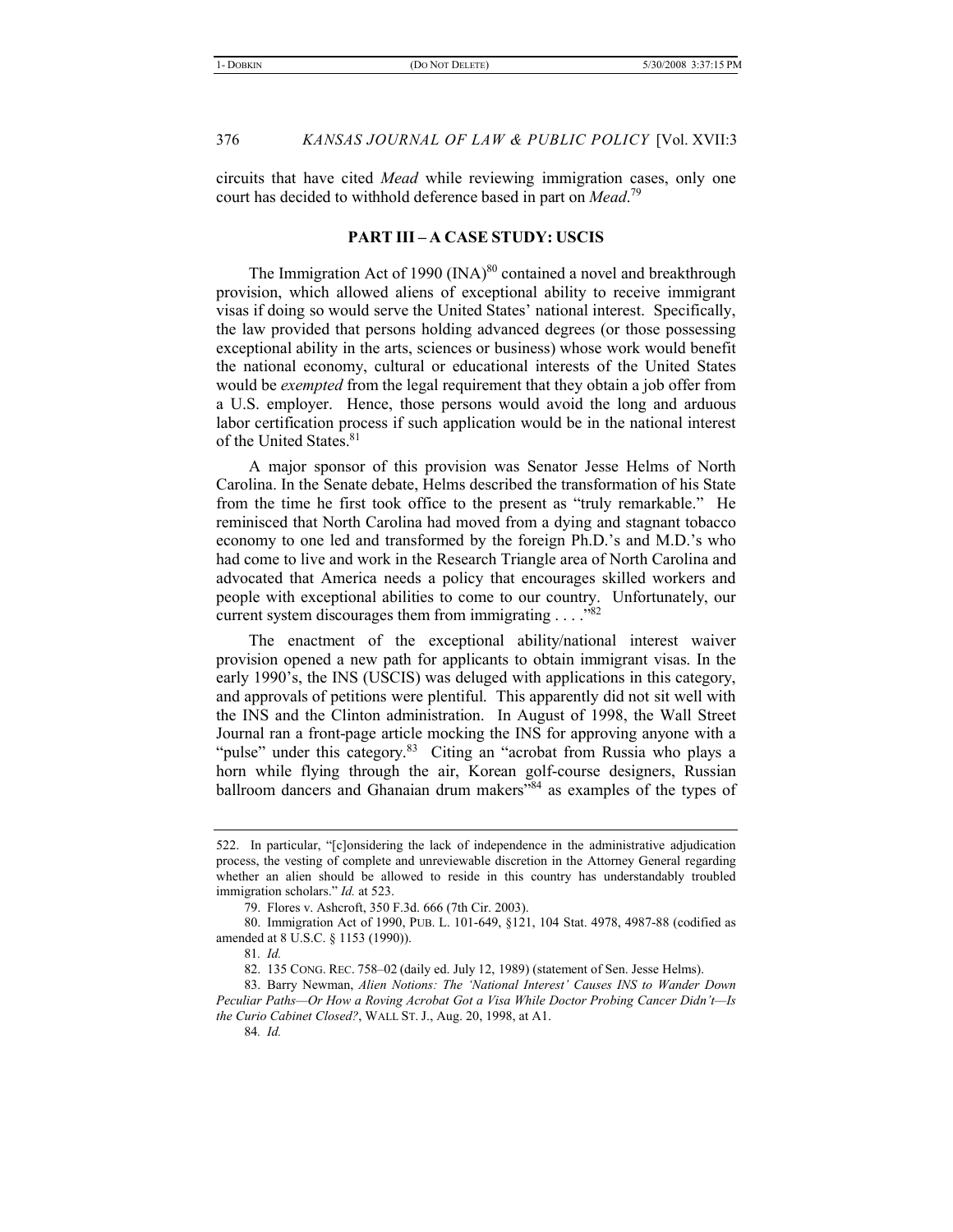applicants being approved under this category. From there, the INS had enough.

In the same month (August 1998), the INS issued an administrative decision confronting these ambiguities. In *Matter of N.Y. State Department of Transportation* ("*NYSDOT*"),<sup>85</sup> the Board of Immigration Appeals finally transformed the ambiguous concept of 'national interest' into a defined set of conceptual guidelines, delineated below:

- 1. The alien applicant must be seeking employment in an area of "substantial intrinsic merit;"
- 2. The proposed benefit must be national in scope; and
- 3. The alien applicant seeking exemption from the labor certification process must present a national benefit so great as to outweigh the "national interest inherent in the labor certification process."86

The impact of the third prong of the *NYSDOT* prong was the most significant. It allowed the INS to engage in the subjective process of assessing and evaluating any applicant and determining by its own standards which achievements by aliens would "greatly exceed the achievements and significant contributions" of U.S. workers and "exhibit some degree of influence on the field as a whole."87

The *NYSDOT* standard was implemented without any statutory or regulatory changes to the existing exceptional ability provisions, in contravention with the USCIS's own regulation, which explicitly provide requirements for the national interest waiver.<sup>88</sup> USCIS regulations require a showing that to "the alien is an alien of exceptional ability in the sciences, arts or business, the petition must be accompanied by at least *three* of the following" six criteria:

- 1. An official academic record showing that the alien has a degree, diploma, certificate or similar award from a college, university, school or other institution of learning related to the area of exceptional ability;
- 2. Evidence in the form of letter(s) from current or former employer(s) showing that he has at least ten years of full-time experience in the occupation for which he or she was sought;
- 3. A license to practice the profession or certification for a particular profession or occupation;
- 4. Evidence that the alien has commanded a salary, or other remuneration for services demonstrates exceptional ability;
- 5. Evidence of membership in professional associations; or
- 6. Evidence of recognition for achievements and significant contributions to the field by peers, governmental entities, or

<sup>85. 22</sup> I. & N. Dec. 215, Interim decision (B.I.A.) 3363 (1998).

<sup>86</sup>*. Id.*

<sup>87</sup>*. Id.*

<sup>88</sup>*. See* Immigrant Visa Petitions, 8 C.F.R. § 204.5(k)(3)(ii) (2007).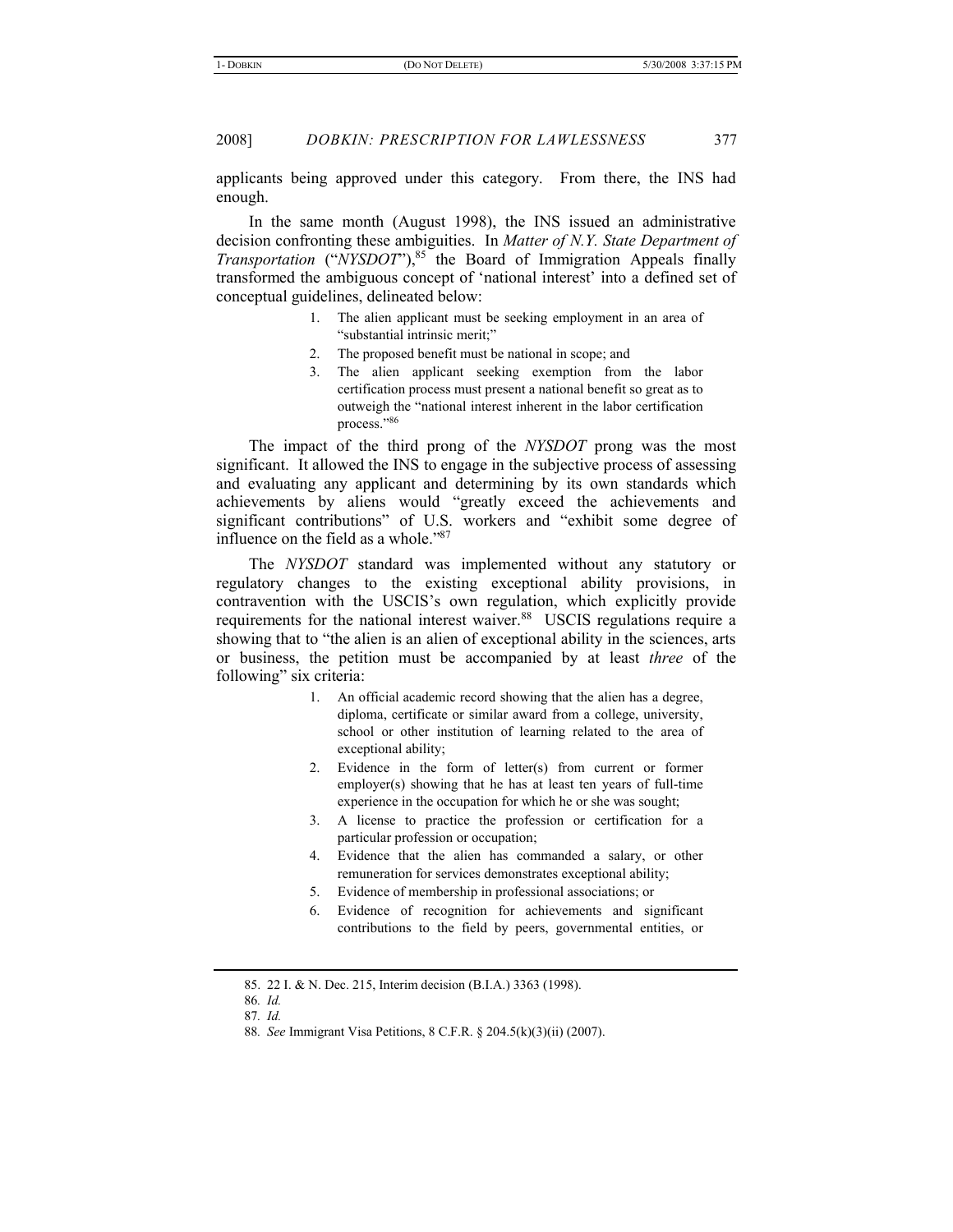professional or business organizations.89

Despite these INS criteria, Congress's failure to define "national interest" in its legislation left the door open for the INS to step in and provide a definition. The INS did just that, with the *NYSDOT* decision. Quite remarkably, *NYSDOT* has no basis in the statute Congress passed in 1990, nor is it consistent with that statute. What is worse, the INS's own regulations direct conflict with the statutory provision.

# **PART IV – FAILURES INHERENT TO THE CURRENT SYSTEM**

Although USCIS presents a particularly compelling case study of the failures inherent in the current system of administrative law, these failures are by no means exclusive to the immigration law context. Practitioners in many areas of administrative law routinely run up against a system that elevates executive power above congressional intent and the fair adjudication of administrative hearings.<sup>90</sup>

Across the board, congressional oversight has been a failure, as the record would certainly seem to indicate, particularly when looking at agency rules and regulations. Congress has shown little interest and demonstrated little effectiveness in curbing agency abuse and disregard for legislative enactments. It is indeed difficult to place faith in an institution with such a disappointing record and whose members rarely read the text of legislation prior to voting on whether to enact a particular bill.

Presidential administration and the growth of executive power have reached unprecedented levels in the last decade. One author has described it as "the shift from congressional preeminence  $\dots$  to presidential preeminence."<sup>91</sup> Whether it is the use or abuse (depending on one's viewpoint) of executive orders or direct White House control over specific agencies through the EOP, executive power is on the rise. With all due respect to Professor Kagan's argument that more power must, by necessity, be placed in the executive branch, it is difficult to see the benefits of more executive control when recent executive branch policies have included incarceration without due process, agency rulemaking without effective review, and stripping courts of powers of

<sup>89</sup>*. Id.*

<sup>90</sup>*. See, e.g.*, Jason D. Vendel, Note, *General Bias and Administrative Law Judges: Is There a Remedy for Social Security Disability Claimants?*, 90 CORNELL L. REV. 769, 770-75 (2005) (finding bias in social security claims administrative hearings); Clean Water Action et al., *Continuing Dereliction of Duty: How Michigan's Environmental Agency Defies the Law and the Public* 7 (Feb. 8, 2001), *available at* http://www.mecprotects.org/deqreport2.pdf (finding bias in environmental hearings before administrative law judges); *cf. also* Cynthia M. Ohlenforst et al., *Annual Survey of Texas Law: Taxation*, 59 SMU L. REV. 1565, 1570 (2006) (stating that one recent survey found that in general "[t]axpayers had few successes before administrative law judges").

<sup>91.</sup> Joseph Cooper, *From Congressional to Presidential Preeminence: Power and Politics in Late Nineteenth-Century America and Today*, *in* CONGRESS RECONSIDERED (Dodd & Oppenheimer, eds., 2005).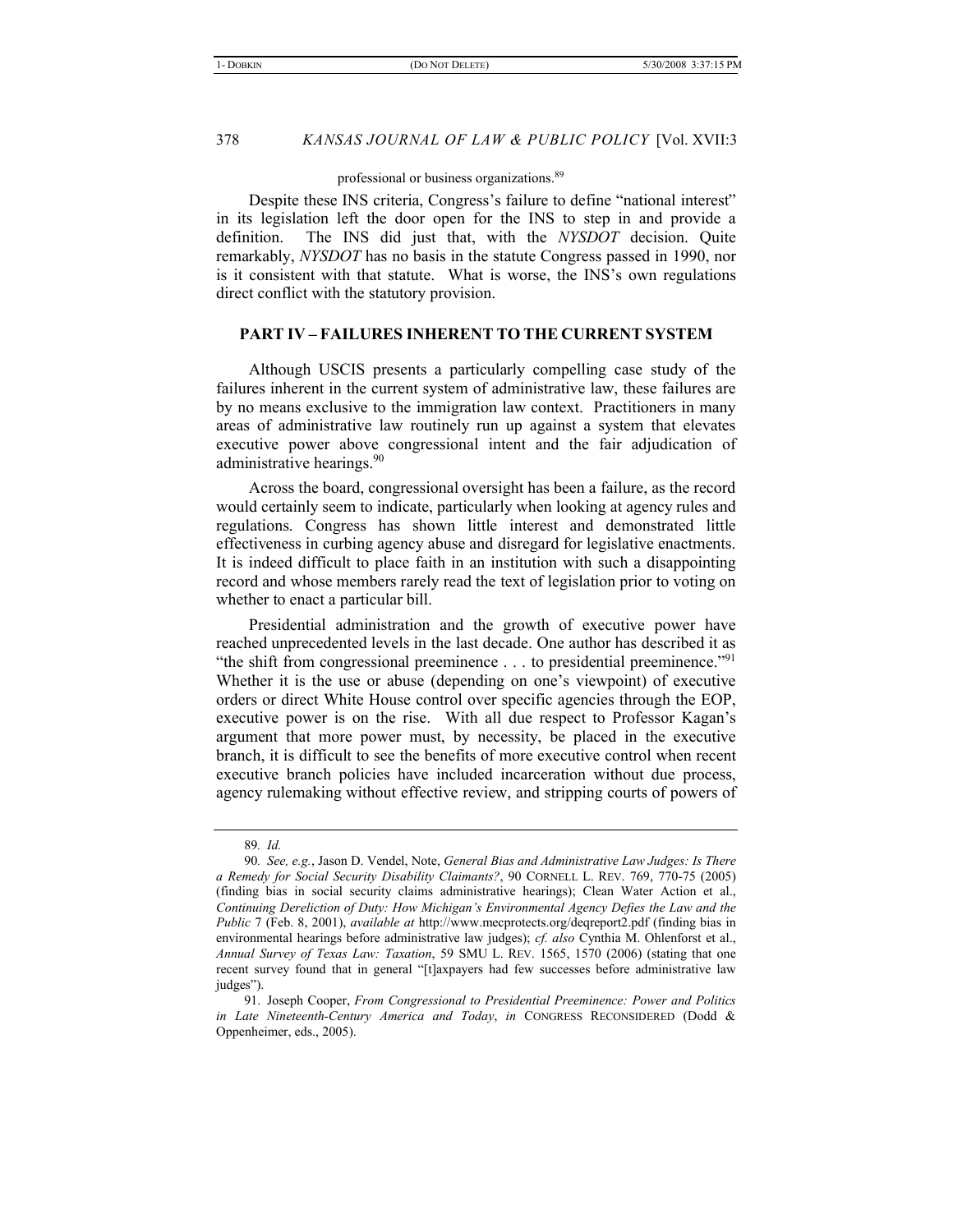judicial review.<sup>92</sup> All of these policies have been made possible by the seemingly limitless power of the unitary presidency.<sup>93</sup>

Since most agencies already have some form of internal administrative review, either by administrative judges or agency officials, an increase in internal review is not likely a viable solution. The problem with internal administrative review is that it is often a mere technicality because the decision-maker does not have the true independence and impartiality that is needed to reach fair resolutions.<sup>94</sup> Some commentators have stated that this lack of independence and impartiality allows administrative law judges to engage in "lawless decision-making."95 For instance, a large coalition of environmental groups in Michigan has noted that "EPA staff have confirmed they identified . . . administrative law judge rulings that are inconsistent with state and federal law."96

For the most part, administrative judges have not demonstrated sufficient independence from the agency over which they review. Because they remain employees of the executive branch and can be removed at any time for virtually any reason, the visible lack of any semblance of judicial independence substantially undercuts their credibility. Indeed, according to ethicist Professor James Moliterno, our current system requires administrative judges to "recognize that their role demands adherence to agency policy and goals."97 In other words, administrative judges cannot even pretend to be

95. Vendel, *supra* note 88, at 770.

96. Clean Water Action, *supra* note 88, at 7, *available at* http://www.mecprotects. org/deqreport2.pdf.

97. James Moliterno, *The Administrative Judiciary's Independence Myth*, 41 WAKE FOREST L. REV. 1191, 1192 (2006); *see also* Patricia E. Salkin, *Judging Ethics for Administrative Law Judges: Adoption of a Uniform Code of Conduct for the Administrative Judiciary*, 11 WIDENER J. PUB. L. 7, 22 (citations omitted) ("Whether it is appropriate to apply the same code of judicial conduct to constitutional court judges, ALJs, and hearing officers is a matter of considerable debate. One argument advanced against the application of the code of judicial conduct considers that, since *ALJs may be viewed as nothing more than employees* whose job it is to help the agency

<sup>92.</sup> Donald S. Dobkin, *Court Stripping: Limitations on Judicial Review of Immigration Cases*, 28 JUST. SYS. J. 104 (2007).

<sup>93.</sup> Indeed, the current administration has shown a willingness to find ways to expand executive power even in those rare instances where Congress attempts to exercise oversight. *See* CHARLES TIEFER, *supra* note 24, at 238 ("Among more exotic tactics, the administration has *sabotaged congressional overseers* by accusing them of unpatriotically violating intelligence rules . . . .") (emphasis added).

<sup>94</sup>*. See, e.g.*, Vendel, Note, *supra* note 88, at 770 ("[F]ew will deny that bias inevitably seeps into their decisionmaking process. . . . With some ALJs, however, bias more than seeps. It gushes."). *But see* Harold J. Krent & Lindsay DuVall, *Accomodating ALJ Decision Making Independence with Institutional Interests of the Administrative Judiciary*, 25 J. NAT'L ASS'N ADMIN. L. JUDGES 1, 26-27 (2005) (citing Administrative Procedure Act (APA), 5 U.S.C. §§ 554(d), 557(d)(1) (2000)) ("[T]he APA largely protects ALJs at the federal level from external influence. Agencies that employ ALJs cannot hire or fire them, except for cause. Nor do the agencies set their pay. In addition, ex parte discussions are limited in order to prevent even the appearance of impropriety. Although Congress can reduce pay for ALJs as a group or eliminate their jobs altogether, Congress cannot readily pressure any individual ALJ to reach a particular decision.").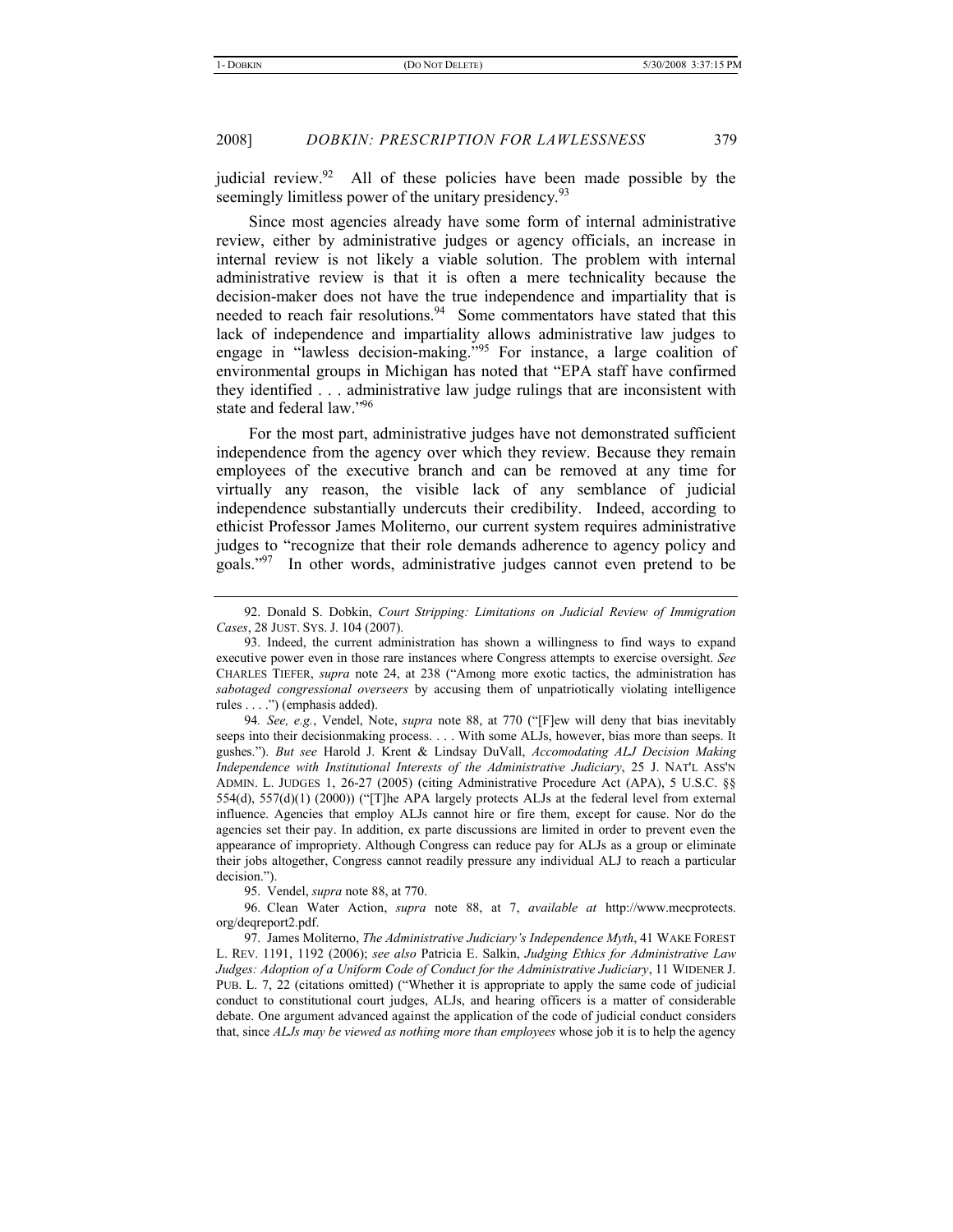independent because they are, in fact, *legally* bound to adhere to agency policies:

> Clearly, administrative judges must follow the agency's legislative rules, but, perhaps more controversially with some administrative judges, they must also follow other statements or indicators of agency policy. They are, after all, agents of the agency and have no independent authority to divine policy. The only true source of their authority is the agency itself, and their judgment must be informed by the agency's and not their own sense of good policy. This aspect is an important distinction between administrative judges and Article III judges and their state court counterparts.<sup>98</sup>

Further, "as a matter of practice, Presidents commonly tell agencies what they want them to do,"<sup>99</sup> and those priorities are likely to carry weight with administrative judges. Although administrative judges are also bound by legal requirements that they act "in an impartial manner" when presiding over hearings,<sup>100</sup> it is difficult to see how employees can truly be impartial to decisions made by their employers.

Generally, administrative law judges lack proper insulation and independence from administrative agencies. This is especially true for Immigration Judges, who lack even the theoretical "statutory independence" that Congress has granted to other administrative law judges.<sup>101</sup> An example is the recent removal of more than a dozen Immigration Judges by the executive branch for an alleged failure to deport aliens at a fast enough pace.<sup>102</sup> Indeed, a recent analysis revealed that "[t]he Bush administration [has] increasingly

101. Jeffrey S. Lubbers, *Closing Remarks, Holes in the Fence: Immigration Reform and Border Security in the United States*, 59 ADMIN. L. REV. 621, 627 (2007). *But see* Nina Bernstein, *Immigration Judges Facing Performance Reviews*, N.Y. TIMES, Aug. 10, 2006, *available at* http://www.nytimes.com/2006/08/10/washington/10immig.html (quoting an immigration law judge who claims that judges like herself "by statute are supposed to be neutral, independent decision makers").

102*. See, e.g.*, Carol Marin, *Patronage "Crime" Does Pay* – *for Justice Dept.*, CHI. SUN-TIMES, Mar. 25, 2007, at B6, *available at* http://findarticles.com/p/articles/mi\_qn4155/ is 20070325/ai\_n18757004 ("Just as we like to think our U.S. attorneys function with a high degree of independence despite being political appointees, we like to think that our judges do, too. But immigration judges work for the Justice Department, not the federal courts. Their boss is also Alberto Gonzales. And just as Gonzales and the Bush administration are being accused of pursuing a blatantly political agenda with regard to the fired U.S. attorneys, they have been accused of doing the same thing with regard to immigration judges, who basically do what the administration wants them to do."); *see also* Bernstein, *supra* note 98 (noting that a new policy of requiring "performance evaluations raised serious concerns for the independence of judges").

make decisions with respect to individual cases arising under statutes and regulations over which the agency has charge, either by *making decisions on the agency's behalf* or by gathering and reporting facts and recommending a result to those who make the agency's decisions. . . . [Their] function is not much, if any, more judicial than state employees who administer driving tests.") (emphasis added).

<sup>98.</sup> Moliterno, *supra* note 95, at 1199.

<sup>99.</sup> Sargentich, *supra* note 16 at 7.

<sup>100.</sup> Administrative Procedure Act, 5 U.S.C. § 556(b) (2000).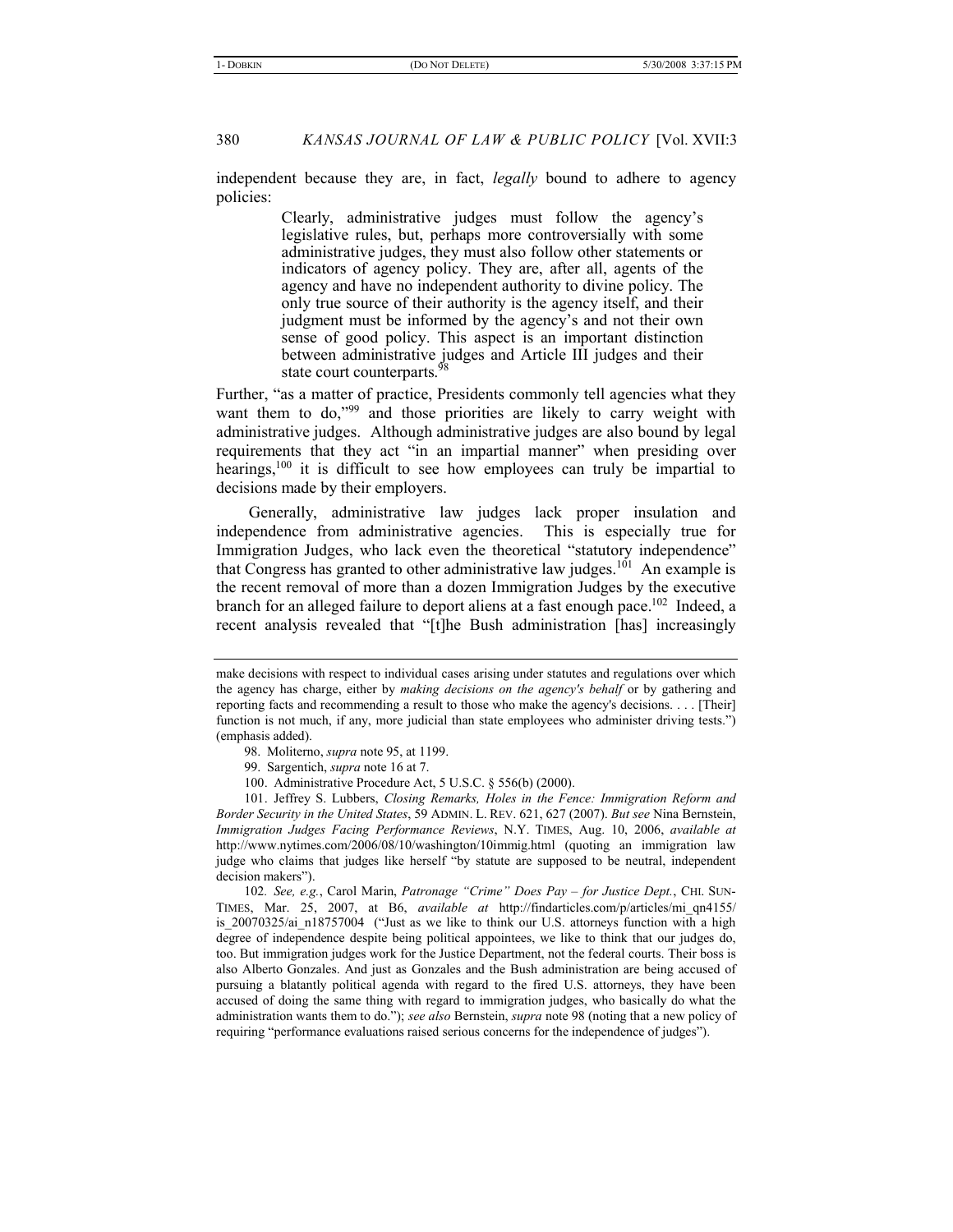emphasized partisan political ties over expertise . . . in selecting the judges who decide the fate of hundreds of thousands of immigrants," despite laws that preclude such considerations.103 Professor Brian Slocum has noted that since 2002, the Attorney General has taken numerous actions "that reinforced the notion that Immigration Judges and BIA members are *employees* of the Department of Justice *rather than independent adjudicators*."104 To make matters worse, "[a]ll the judges appointed during this period who arrived with experience in immigration law were prosecutors or held other immigration enforcement jobs."<sup>105</sup> Hiring practices such as these make it difficult to believe that immigration judges are truly neutral and independent.

Because agencies sometimes base hiring—and firing—practices on the outcomes they expect to receive from administrative judges, these judges are under enormous pressure to keep their employers happy. In general, the administrative judges themselves have never been comfortable being in this position, and they have for many years "sought to ensure their independence in resolving cases brought under myriad administrative schemes at both the federal and state levels."106

This lack of independence becomes all the more problematic because the employers of administrative judges are the very agencies that are most likely to appear as parties (usually defendants) before the judge: "Often, one of the litigants before the administrative judge is the judge's employer."<sup>107</sup> The administrative judge is then asked to pass judgment on the very same agency that has the power to terminate the judge's employment.

It is no wonder that when litigants brings lawsuits against agencies, the litigants often take it as a given that they will lose before the administrative judge.<sup>108</sup> These litigants thus focus much of their attention on the first appeal to a federal district court. This process might be acceptable if they were guaranteed to get a fair hearing at the district court level. The problem is that losing at the administrative level can poison later proceedings. For instance, on appeal, later courts will defer to an administrative judge's findings of fact

<sup>103.</sup> Amy Goldstein & Dan Eggan, *Immigration Judges Often Picked Based on GOP Ties*, WASH. POST, June 11, 2007, at A1.

<sup>104.</sup> Brian G. Slocum, *Courts vs. the Political Branches: Immigration "Reform" and the Battle for the Future of Immigration Law*, 5 GEORGETOWN J.L. & PUB. POL. 509, 515 (2007) (emphasis added).

<sup>105.</sup> Goldstein & Eggan, *supra* note 101.

<sup>106.</sup> Harold J. Krent & Lindsay DuVall, *Accomodating ALJ Decision Making Independence with Institutional Interests of the Administrative Judiciary*, 25 J. NAT'L ASS'N ADMIN. L. JUDGES 1, 1 (2005).

<sup>107.</sup> Moliterno, *supra* note 95, at 1195.

<sup>108</sup>*. See, e.g.*, Andrew W. Barnes, Comment, *Building on Michigan Wetlands After* In re Ocedek*: Analyzing On-site and Off-site Alternatives Under the "Feasible and Prudent Alternative" Test of Part 303 of the NREPA*, 2006 MICH. ST. L. REV. 511, 514 n.12 (noting that environmental groups blame some of their losses at the administrative level on administrative law judges being "pro-development").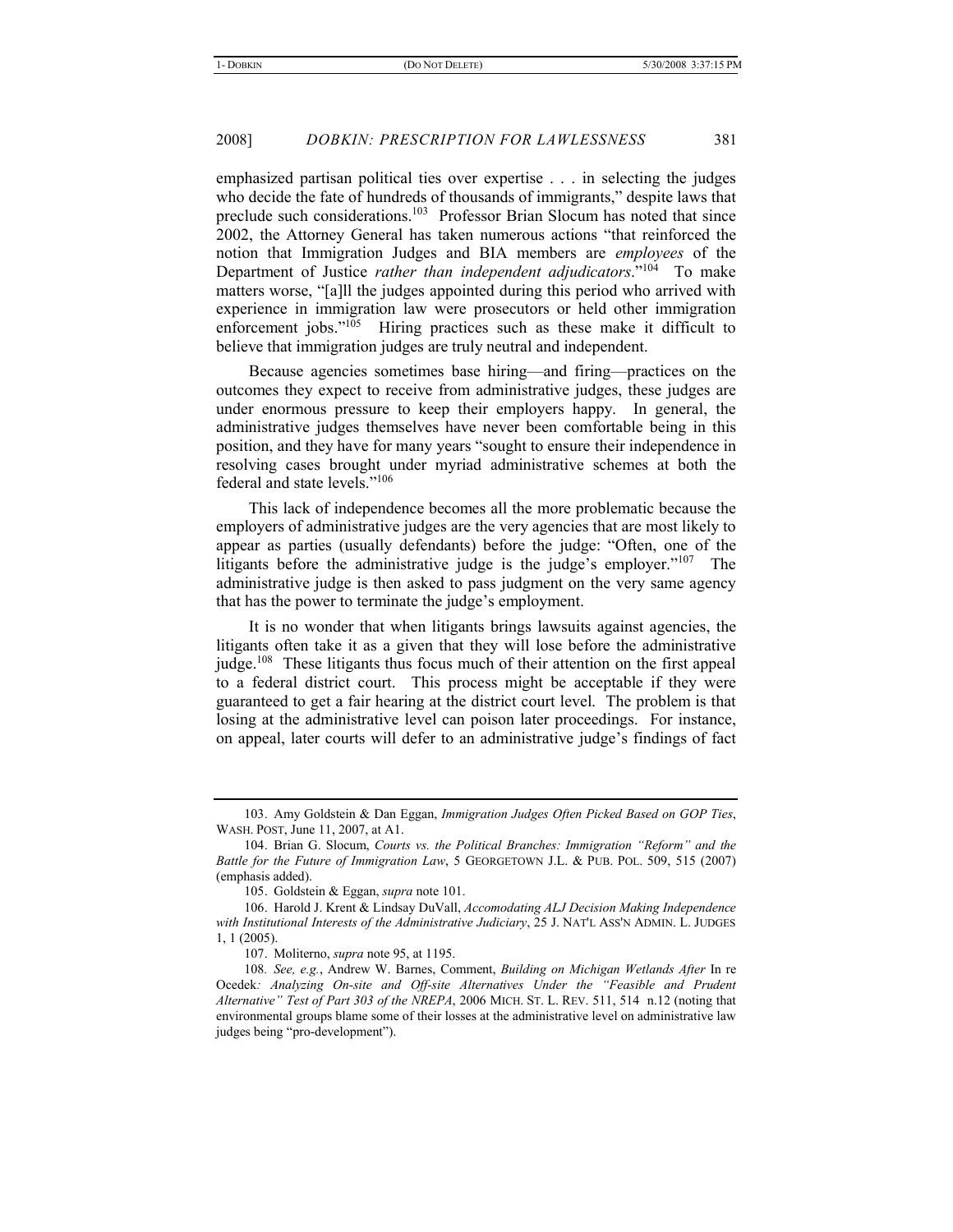"unless they are unsupported by substantial evidence on the record."<sup>109</sup> Cases are often won or lost based on how the initial decision-maker views the facts, which are often open to various interpretations. All of this makes it crucial that the initial judicial decision-maker be truly independent and impartial. Administrative judges under the current system cannot fulfill this role.

If administrative judges are not fit to hear these cases, should we instead go straight to the federal district courts? The problem here is that the current federal court system is already too overburdened to hear the large volume of administrative agency matters.<sup>110</sup> And federal judges, in many instances, have shown a lack of interest in hearing such cases.<sup>111</sup>

# **PART V – PRESCRIPTIONS FOR LAWFULNESS**

This then leaves the creation of new Article III courts with the power of judicial review as the only sensible solution to the current state of affairs, if only by default. We need to create a new corps of federal judges who only hear cases involving agency rules and regulations. Congress could easily create such a corps.<sup>112</sup> Indeed, in 1983, the Judicial Administration Division of the American Bar Association passed a resolution "favoring the passage of legislation to establish federal administrative law judges *as an independent corps*."113 More recently, Congress has considered legislation to bring independence to Immigration Judges.<sup>114</sup> Thus, it is not unreasonable to suggest that Congress should go further and actually take the steps necessary to create a new corps of federal judges.

Creating a new corps of federal judges to hear administrative matters is the only way to reinstate proper checks and balances and to ensure what scholars deem to be a central constitutional principle—namely, that "no

111. Donald S. Dobkin, "The Diminishing Prospects for Legal Immigration: Clinton through Bush," 19 St. Thomas L. Rev. 329 (2006).

<sup>109</sup>*. E.g.*, O'Leary v. Brown-Pacific-Maxon, Inc., 340 U.S. 504, 508 (1951).

<sup>110</sup>*. See, e.g.*, Carden v. Arkoma Assoc., 494 U.S. 185, 207 (O'Connor, J., dissenting) ("[O]ur federal courts are already seriously overburdened."); Jeff Jones, *Court Overload*, ALBUQUERQUE J., Nov. 5, 2005, at A1 ("Illegal immigrants are . . . pushing the entire New Mexico federal court system near a breaking point. The sheer volume of immigration cases filed in federal courts is crushing."). *But see* Robert L. Ostertag, *New York and the Law*, 10 EXPERIENCE 6, 7 (2000) ("[I]n 1998, . . . New York's statewide judicial system absorbed more than 3.4 million new cases. During that same time the entire federal district court system throughout America took in fewer than 300,000 just the year before, a more than 11-to-1 ratio. One wonders sometimes why federal judges feel overburdened.").

<sup>112.</sup> Article III of the Constitution expressly permits Congress to create lower federal courts. U.S. Const. art. III, § 1 ("Congress may from time to time ordain and establish [lower federal courts.]).

<sup>113.</sup> Moliterno, *supra* note 95, at 1228 (2006) (citing Victor W. Palmer, *The Administrative Procedure Act: After 40 Years, Still Searching for Independence*, JUDGES' J. 34, 39 (Winter 1987)).

<sup>114</sup>*. See* Comprehensive Immigration Reform Act of 2006, S. 2611, 109th Cong. § 229 (2006).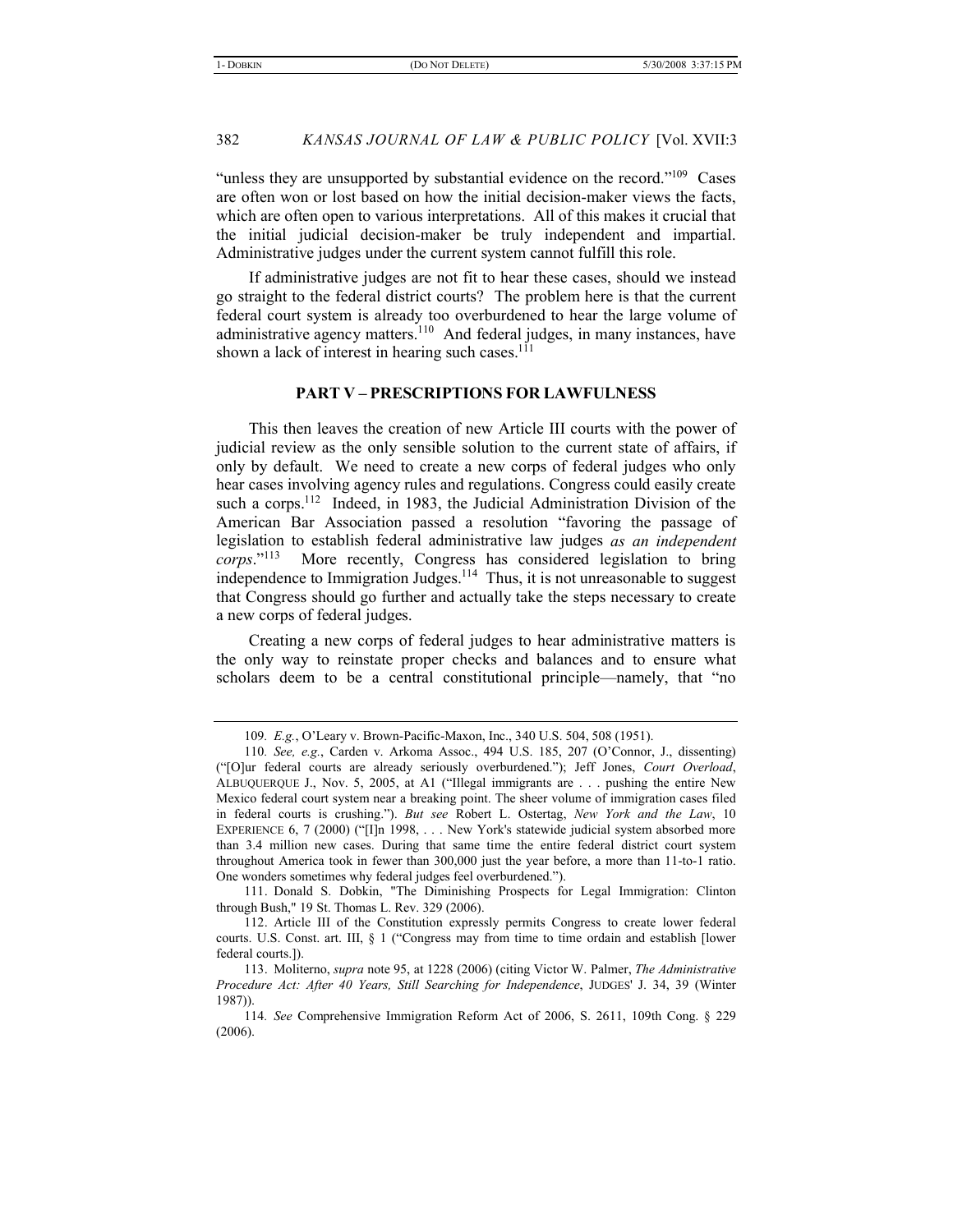particular actor should be dominant."115 When a unitary executive branch has the power to influence all levels of agency decisions, including those made by administrative judges, the executive branch has become dominant in a way that violates basic principles of the separation of powers. A new corps of federal judges would help reinstate constitutional principles regarding the separation of powers. Professor Robin Arzt has argued forcefully for the need to create an independent body to adjudicate social security claims:

> When an agency . . . exclusively uses rulemaking proceedings to set policy, rather than also using adjudications to set policy, there no longer is any rationale for keeping the adjudicatory function within the agency. The Congressional interest in providing a check on . . . enforcement powers . . . is best served by having benefits entitlement determinations decided by an independent adjudicatory agency.<sup>116</sup>

The same rationale supports moving other agency decisions away from administrative judges and toward a new corps of independent federal judges.

In addition to establishing necessary checks and balances, the creation of a new corps of federal judges would have at least three additional major (and related) practical advantages over the current system. First, the new corps of federal judges would have the requisite independence needed to insulate their decisions from political influence. Second, these judges would also have an opportunity to develop expertise in adjudicating administrative matters. Third, as a result of greater independence and expertise, this new corps of judges would be more likely to decide cases correctly at the outset and thereby help relieve the federal docket by decreasing the amount of work that must be done on appeal.

Judicial independence is foundational to any effort to adjudicate matters fairly and without bias. The drafters of the U.S. Constitution required that all federal judges be insulated from political pressures by life tenure and salary protection.<sup>117</sup> Similarly, the first Canon of the Code of Conduct for United States Judges, entitled *A Judge Should Uphold the Integrity and Independence of the Judiciary*, requires the following of all federal judges:

> An independent and honorable judiciary is indispensable to justice in our society. A judge should participate in establishing, maintaining, and enforcing high standards of conduct, and should personally observe those standards, so that the integrity *and independence* of the judiciary may be preserved. The provisions of this Code should be construed and applied to

<sup>115.</sup> Sargentich, *supra* note 16, at 6.

<sup>116.</sup> Robin J. Arzt, *Recommendations for a New Independent Adjudication Agency to Make the Final Administrative Adjudications of Social Security Act Benefits Claims*, 23 J. NAT'L ASS'N ADMIN. L. JUDGES 267, 271 (2003).

<sup>117.</sup> U.S. CONST. art. III, § 1 ("The Judges, both of the supreme and inferior Courts, shall hold their Offices during good Behaviour, and shall, at stated Times, receive for their Services, a Compensation, which shall not be diminished during their Continuance in Office.").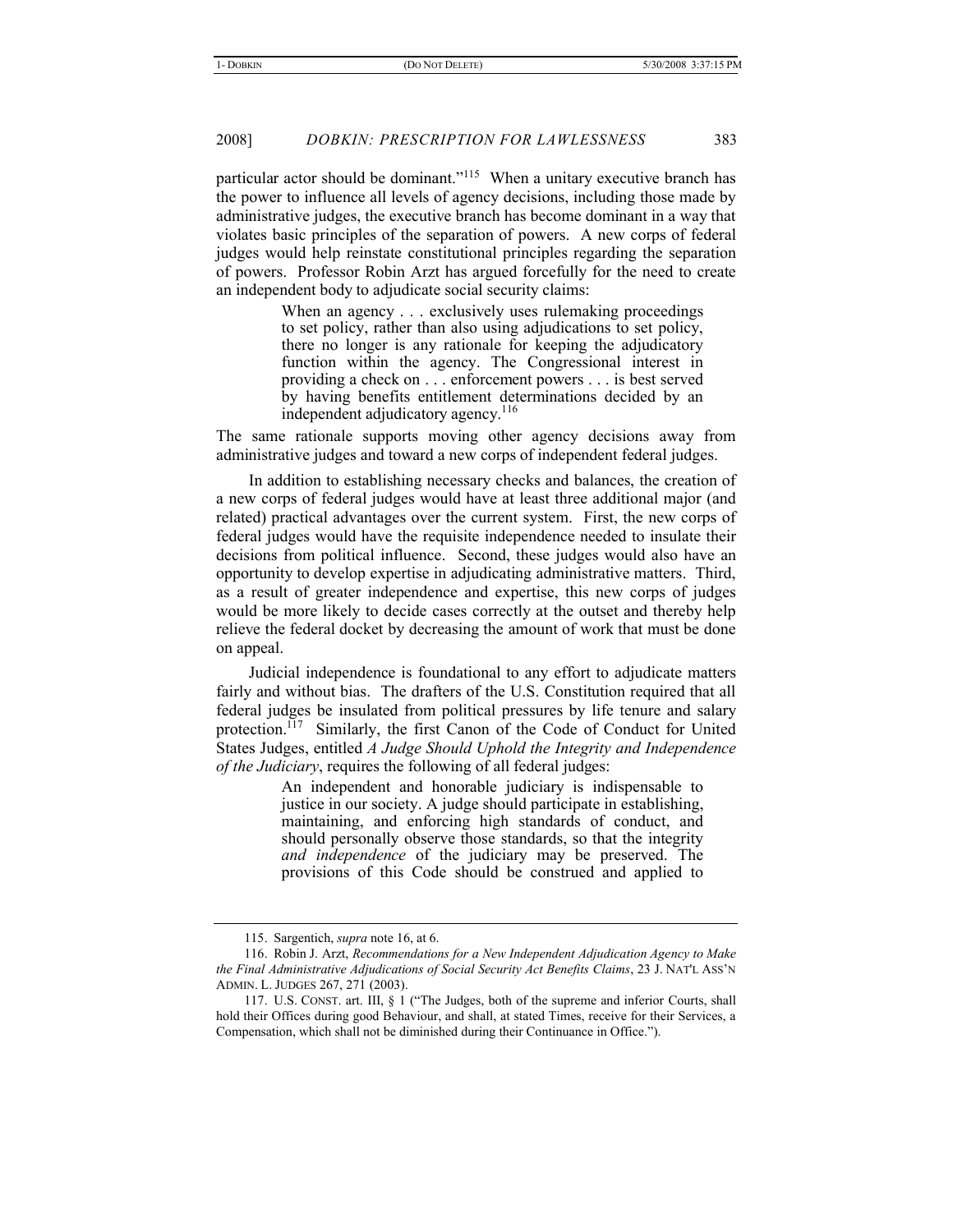# further that objective.<sup>118</sup>

The importance of judicial independence is in fact so ingrained in the minds of most Americans that most of us simply take it for granted that an independent judiciary is crucial to the fair resolution of disputes. We should not deprive litigants in administrative disputes from the benefits of an independent judiciary.

Critics of this approach could argue that a new corps of federal judges would not actually create a truly independent judiciary. After all, the new federal judges would presumably be appointed by the President and would therefore be likely to share many of the political viewpoints of the executive branch. Nevertheless, the appointment process for Article III judges is far less likely to produce a partisan judiciary than the current process for appointing administrative judges. After all, Article III judges must be confirmed by the Senate, which theoretically acts as a check to prevent the President from appointing partisan candidates, especially when the Senate is controlled by a different political party. Also, we know from experience that the constitutional protections afforded to Article III judges—life tenure and salary protection really do allow judges to act independently without fear of political recourse. For instance, U.S. Supreme Court Justice David Souter was appointed by a politically conservative president (George H.W. Bush), and Justice Souter is now considered to be one of the most liberal judges on the bench.

A new corps of federal judges to hear administrative matters would also allow these judges to become experts in adjudicating administrative matters. The benefit of expertise is related to judicial independence. Although some would argue that administrative judges are already experts in adjudicating the matters that come before them, a more realistic (if somewhat cynical) view is that a lack of judicial independence prevents administrative judges from developing this expertise. Rather than searching for the correct legal answer, an administrative judge might be more concerned with finding ways to interpret the law in a way that justifies whatever actions were taken by the agency that employs the judge.

Creating a new corps of federal judges would also help relieve the current burden on federal courts. Although an overburdened federal judiciary is not an excuse for failing to ensure the proper administration of justice,  $^{119}$  it is all the better if we can find a way to ensure fair adjudication of administrative matters without overburdening the federal court system. The creation of a new corps of federal judges to hear administrative matters does precisely that. In fact, because the new corps of federal judges would be truly independent and impartial, these judges would be more likely to reach the proper outcome at the

<sup>118.</sup> CODE OF CONDUCT FOR UNITED STATES JUDGES Canon 1 (2000) (emphasis added).

<sup>119</sup>*. See, e.g.*, Danné L. Johnson, *SEC Settlement: Agency Self-Interest of Public Interest*, 12 FORD. J. CORP. & FIN. L. 627, 678 n.233 (2007) (noting that in general even when federal courts are overburdened, "public interest in adjudication should not give way to an overburdened system").